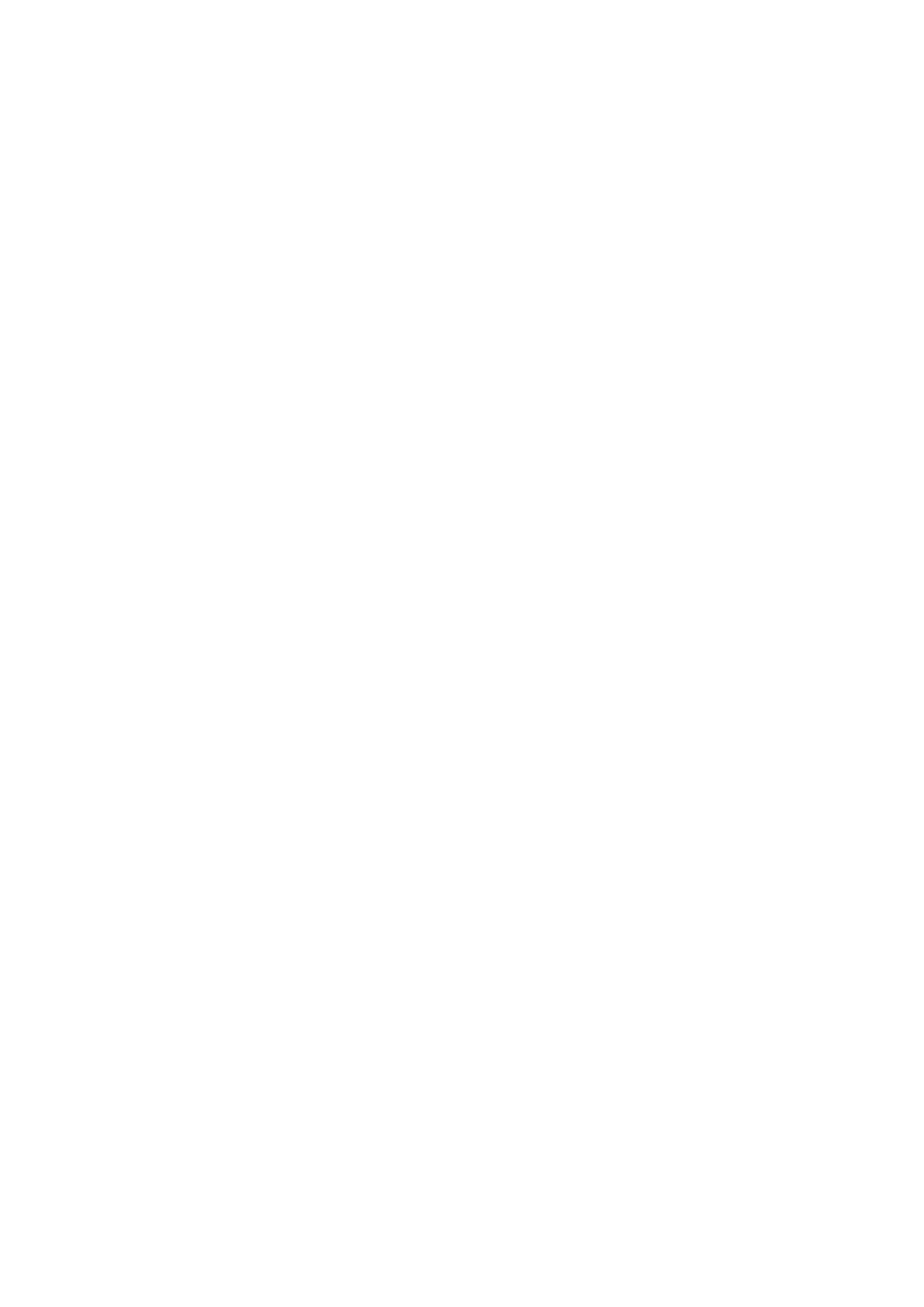### **7.2 AGRARIAN EXPANSION**

The agricultural crops constituted the main resources which the society produced and the major part of the revenue of the state came from the agriculture. It is argued by many scholars that the state was the exclusive owner of the land. The most decisive argument in favour of the exclusive state ownership of land is in the Paharpur copper plate inscription of Buddhagupta. It appears that though the land was to all intents and purposes that of the peasants, the king claimed its theoretical owner ship. Various types of land are mentioned in the inscriptions, land under cultivation was usually called *Kshetra***,** *Khila* was the uncultivable land, *Aprahata* was the jungle or forest land, *Gopata Sarah* was the pasture land and *Vasti* was the habitable land. Classification of land according to soil, fertility and the use to which it was put was not unknown. Different land measures were known in different regions, although one cannot be certain what exact measure was denoted by a term. In some areas *Nivartana* was the term used for a measure of land whereas in the inscriptions of Bengal terms like *Kulyavapa* and *Dronavapa* are used. It is not possible to classify the regions precisely according to the crops grown, but all the major categories of crops--cereals like barley, wheat and paddy, different varieties of pulses, grams and vegetables as well as cash crops like cotton and sugarcane were known long before the Gupta period and continued to be cultivated. Of course, one should not assume that crops like maize or vegetables like potatoes or tomatoes were known to the farmers of the Gupta period.

The concern of the society with agricultural production is also reflected in the importance given to irrigation. According to Narada, there are two kinds of dykes the *bardhya* which protected the field from floods and the *Khaya* which served the purpose of irrigation. The canals which were meant to prevent inundation were also mentioned by Amarasimha as *jalanirgamah*. The tanks were variously called, according to their sizes, as the *vapi*, *tadaga* and *dirghula*. The best example is the Sudarsana reservoir (Tadaga) in Saurashtra region of Gujarat. Originally built in the Maurya period, this reservoir was thoroughly repaired when it was extensively damaged in the time of Mahakshatrapa Rudradaman (middle of the second century CE). It was again severely damaged in the time of Skandagupta. Parnadatta, his newly appointed governor of Saurashtra and Parnadatta's son Chakrapalita, undertook the repair of the reservoir this time. Another method for irrigation was to draw water from wells and supply the water to the fields through carefully prepared channels. A mechanism. possibly known before the Gupta period, was to tie a number of pots to a chain, the chain with the pots reached down to the water of the hull, and by making the chain and the pots rotate, it was ensured that the pots would continuously fill with water and empty it. This mechanism was known as *ghatiyantra* as *ghati* was the name used for a pot. This type of mechanism also came to be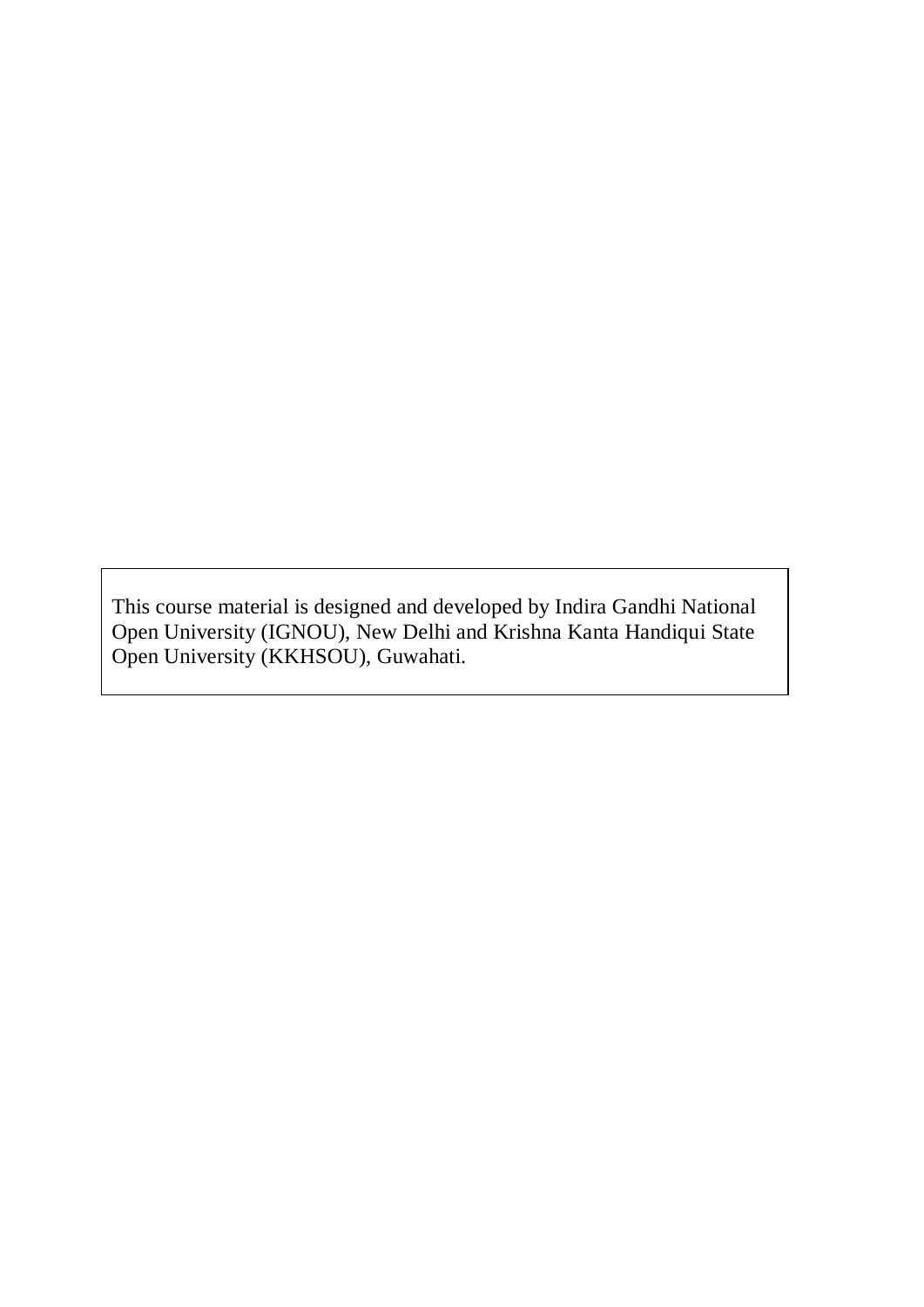known as *araghatta*. In the Harshacharita of Banabhatta which was of course written in the seventh century CE, there is a very charming description of how cultivated fields, producing crops like sugarcane, were being irrigated with the help of *ghatiyantra*. In regions like Bengal, rainwater was collected in ponds and other types of reservoirs, in peninsular India tank irrigation became gradually the norm. There were thus different systems of irrigation and the role of the state was only marginal in providing irrigation facilities to fanners. The farmers of course depended mainly on rainfall and the importance of rainfall is underlined not only in the Arthasastra of Kautilya but also in the texts written in the Gupta period.

The sources of the Gupta period suggest that certain important changes were taking place in the agrarian society. The inscriptions from Bengal refer to sale of land by district-level administration to individuals who bought them by paying cash and made gifts of purchased land to Brahmanas who were expected to perform Vedic sacrifices or to Buddhist or Jaina religious establishments. But land was not only purchased and gifted, the practice of gifting land to religious donees had become quite common by now. Even otherwise, remuneration for serving rulers in different capacities was received in the form of land by officials of different categories. Of course, all this was not absolutely new. But by now the number of ruling families had vastly increased and thus the number of persons who received land but did not cultivate themselves went on increasing. The virtues of giving land were highly praised and those who took away gifted land were threatened with many evil consequences. All this led to the appearance, in society, of a class of people who enjoyed superior rights over land and by virtue of these rights and by belonging to higher varnas had high economic and social status. Of course, land rights did not belong only to those who received land. The Gupta inscriptions refer to different types of village residents like *Gramikas*, *Kutumbis* and *Mahattaras* who must have been village landholders, and their participation in land transactions indicates that they too were important members of rural society.

Compared with the recipients of land from the rulers and the influential categories of landowners in villages, the condition of ordinary cultivators may be considered to have been rather bad. It is believed by some historians that because of the practice of land grants, the peasant population as a whole were reduced to a very low position in society. This is not entirely true. It was the ordinary cultivators, known by various terms such as *Krishibala*, *Karshaka* or *Kinass* who had low economic and social status. Among the actual cultivators there were those who filled the lands of others and received only a share of the produce. There were also slaves who worked on the fields of their masters. Even domestic female slaves were cruelly exploited, and a text like the *Kamasutra*, which was probably written in the Gupta period tells us how much hardship they had to go through at the hands of their masters.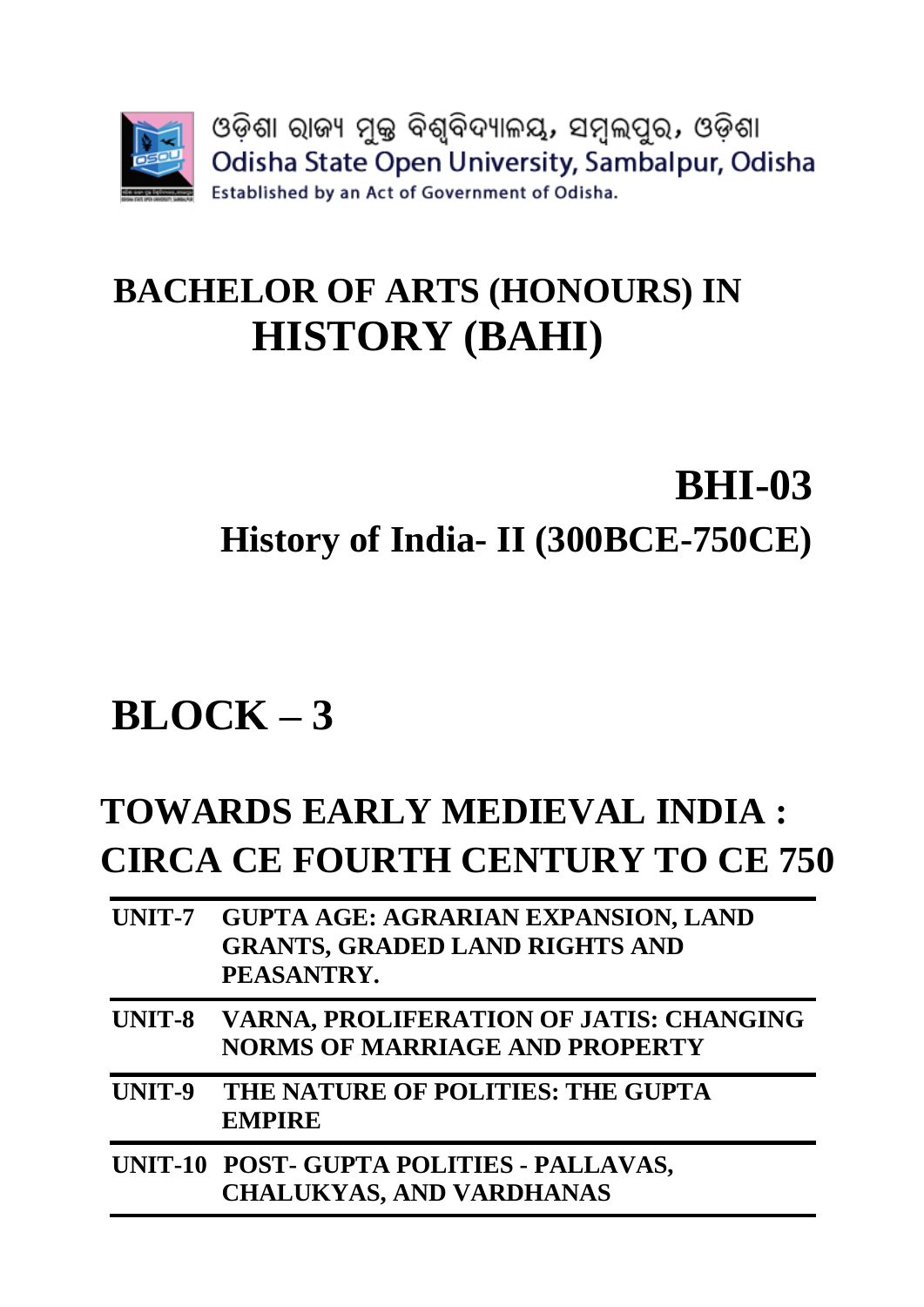There were other reasons why the condition of the ordinary cultivators declined considerably. One was that in many areas the appearance of small kingdoms of new rulers and their official and sections of people who did not take part in agriculture created great inequalities in society and imposed great burden on actual tillers of the soil. The number of taxes imposed by the state on the producers also increased in this period. Further, the practice of imposing vishti or unpaid labour was also in vogue, although we do not know for certain how much essential it was for agricultural production. All in all, the condition of the ordinary cultivators seems to have become worse than in the earlier periods.

### **7.3 LAND GRANTS**

The sources of the Gupta period suggest that certain important changes were taking place in the agrarian society. Feudal development surfaced under the Guptas with the grant of fiscal and administrative concessions to priests and administrators. Started in the Deccan by the Satavahanas, the practice became a regular affair in Gupta times. Religious functionaries were granted land, free of tax, forever, and they were authorised to collect from the peasants all the taxes which could have otherwise gone to the emperor.

Religious grants were of two types-*Agrahara* grants were meant for the Brahmanas which meant to be perpetual, hereditary and tax-free, accompanied with the assignment of all land revenue. The *Devagrahara* grants were made to secular parties such as writers and merchants, for the purpose of repair and worship of temples. The secular grants were made to secular parties and are evident from a grant made by the *Uccakalpa* dynasty.

According to it, two villages were bestowed as a mark of favour, in perpetuity with fiscal and administrative rights upon a person called Pulindabhatta. Epigraphic evidence of land grants made to officers for the administrative and military services is lacking, though such grants cannot be ruled out. In fact, certain designations of administrative officers such as *bhagika* and *bhogapalika* suggest that some of the state officials may have been remunerated by land grants.

### **7.4 GRADED LAND RIGHTS**

The debate regarding the ownership of land in ancient India has focused on assessing the evidence for communal/corporate ownership (*i.e.,* ownership in the hands of the village community), royal ownership, and private ownership. Although the *Dharmashastra* texts have a great deal to say about property, their opinions on land rights vary considerably, and contradictory statements are sometimes made within the same text. Certain texts suggest that the village community had an important say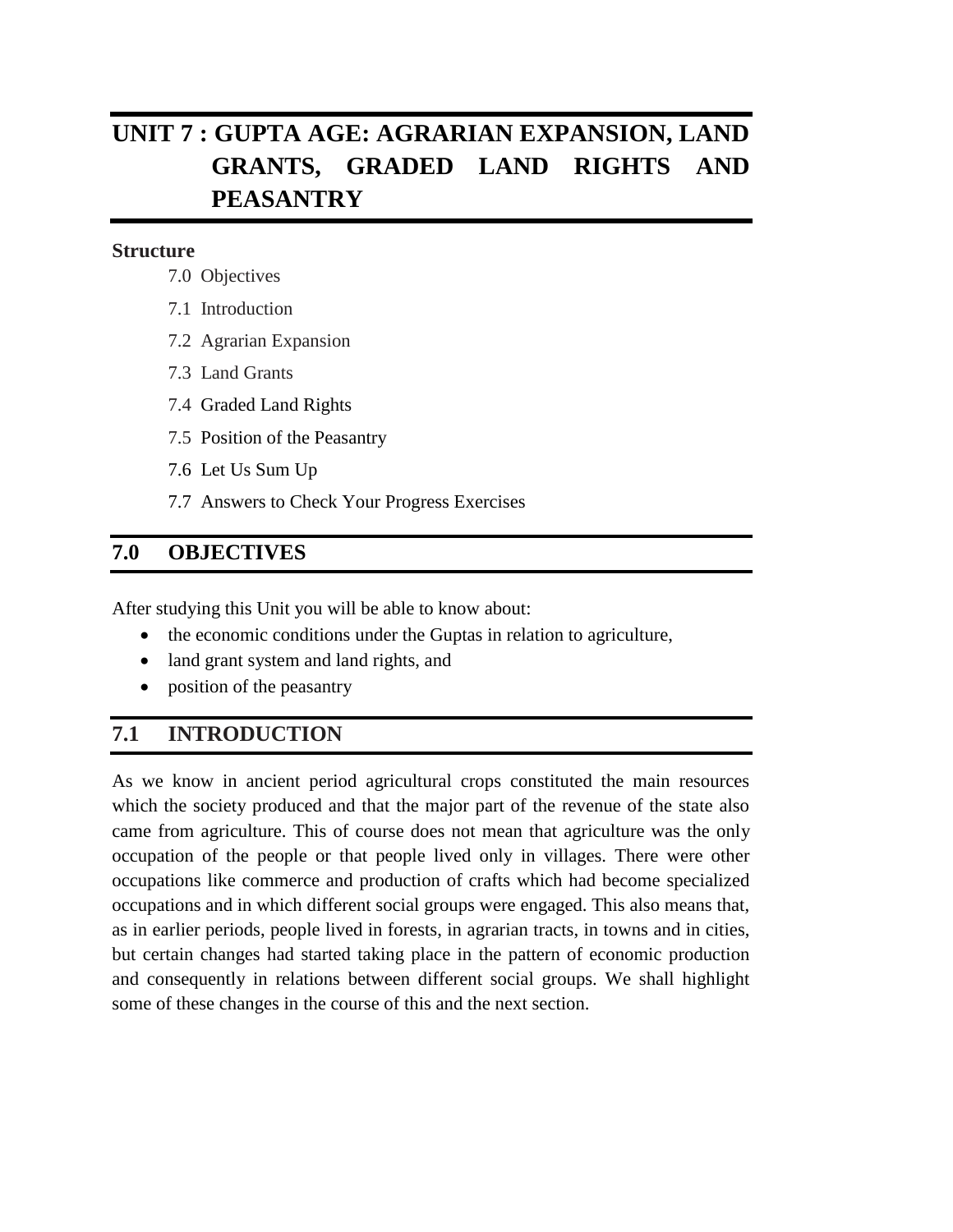in land-related matters, even if this did not amount to full-fledged ownership. For instance, the village community was assigned an important role in settling boundary disputes and the sale of land, and the king was supposed to inform it when he made a gift of land. According to the Vishnu *Smriti*, pasture land was community property and could not be partitioned. The village community seems to have exercised rights over water resources as well. A few earlier sources assert the indivisibility of landed property, *i.e.*, that it could not be divided. The institution of private property was well entrenched by c. 300–600 CE. The law books of this period discuss and distinguish between the issues of possession, ownership, and legal title to property in general and land in particular. Laws regarding the partition, sale, and mortgage of land are laid down. Literary references to various types of private land transactions are matched by those from inscriptions. Numerous inscriptions record the purchase of land by individuals for the purpose of donations to Brahmanas or religious institutions. How can all this evidence be reconciled? Epigraphic references suggesting corporate or communal ownership are very few and belong to an early period. And although the village community—or at least its dominant section—may have had a say in land-related matters, this did not amount to corporate or communal ownership. On the other hand, from c. 300 CE onwards, literary and epigraphic evidence can be marshalled to argue for both royal and private land ownership. While variations in textual statements can be understood as representing different schools of thought, a similar argument cannot be made with regard to the epigraphic evidence. The answer seems to be that from c. 300 CE onwards, the king was considered the lord of all the land, but not the 'owner' in the legal sense. Private property in land existed under the umbrella of a somewhat vague or largely theoretical notion of ultimate royal control, and the king's claims did not preclude the rights of private individuals.

#### **7.5 POSITION OF THE PEASANTRY**

The land grants paved the way for feudal development in India. Several inscriptions refer to the emergence of serfdom, which meant that the peasants were attached to their land even when it was given away. Thus in certain parts of the country the position of independent peasants were undermined, and they were reduced to serfs or semi-serfs. The repression of the peasantry was also caused by the right of subinfeudation granted to the recipients of land grants.

They were often authorised to enjoy the land, to get it enjoyed, to cultivate it or get it cultivated. The donated land could thus be assigned to tenants on certain terms. This also implied the donee's right to evict the tenants from their land. The practice of subinfeudation therefore reduced the permanent tenants to the position of ten-ants-atwill. The position of peasants was also undermined from the Gupta period onwards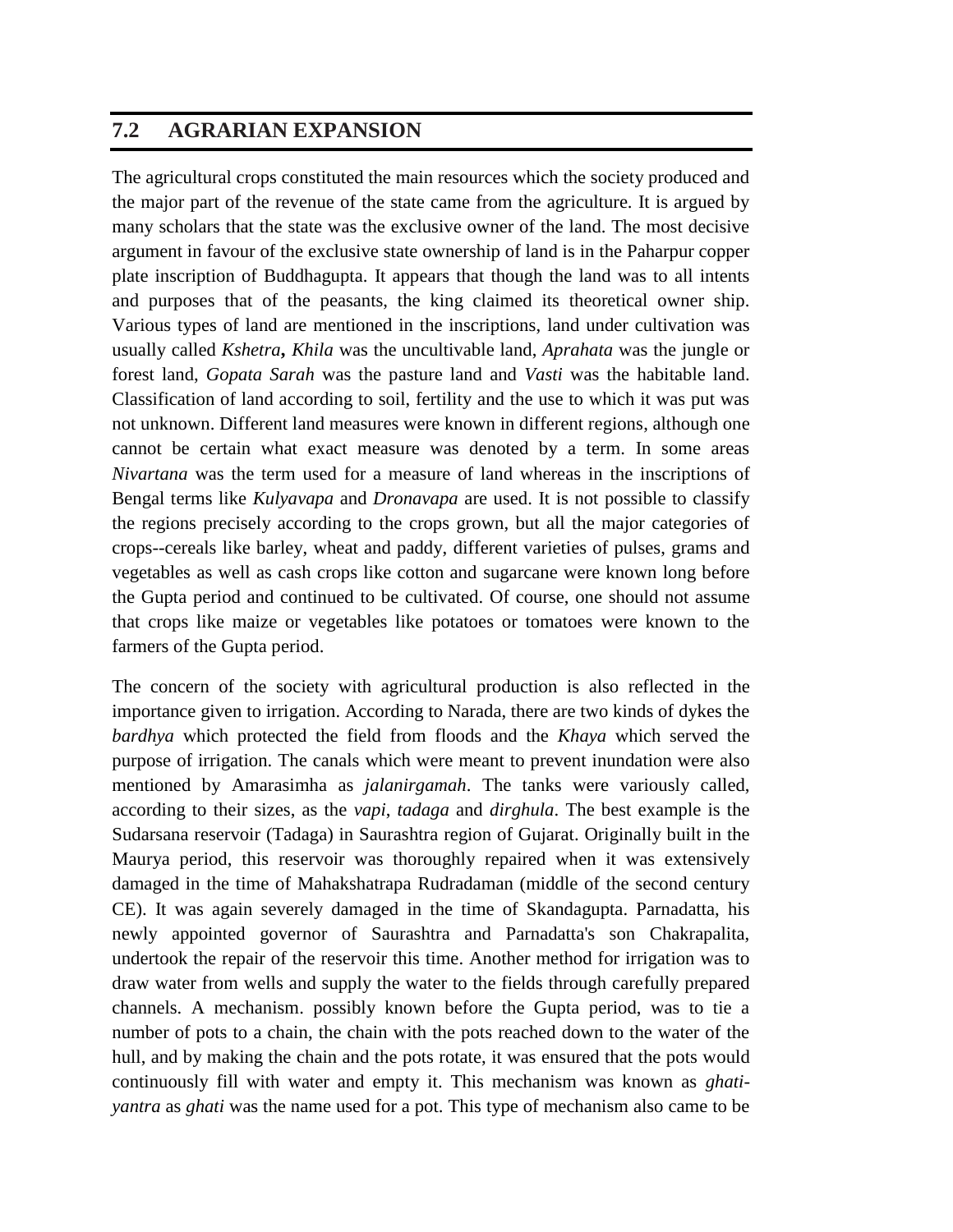on account of the imposition of forced labour (*Vishti*) and several new levies and taxes.

#### **Check Your Progress**

1) Fill in the blanks:

- 
- become/was not at all) common during the fifth-sixth Century CE.
- 
- d) Sudarsana lake was repaired during the time of ........................ (Skandagupta/Purugupta).
- 2) Mention the methods adopted for irrigation during this period in about ten lines.

3) Write a note in five lines on ownership of lands during Gupta period.

#### **LET US SUM UP** 7.6

There was considerable concern towards agricultural production and this is reflected from the way irrigation got priority during this period. The practice of gifting land to religious donees had become quite common and the Brahmanas exerted considerable influence over the King. There was differentiation amongst the cultivators and compared to the rich, the condition of ordinary cultivators declined considerably.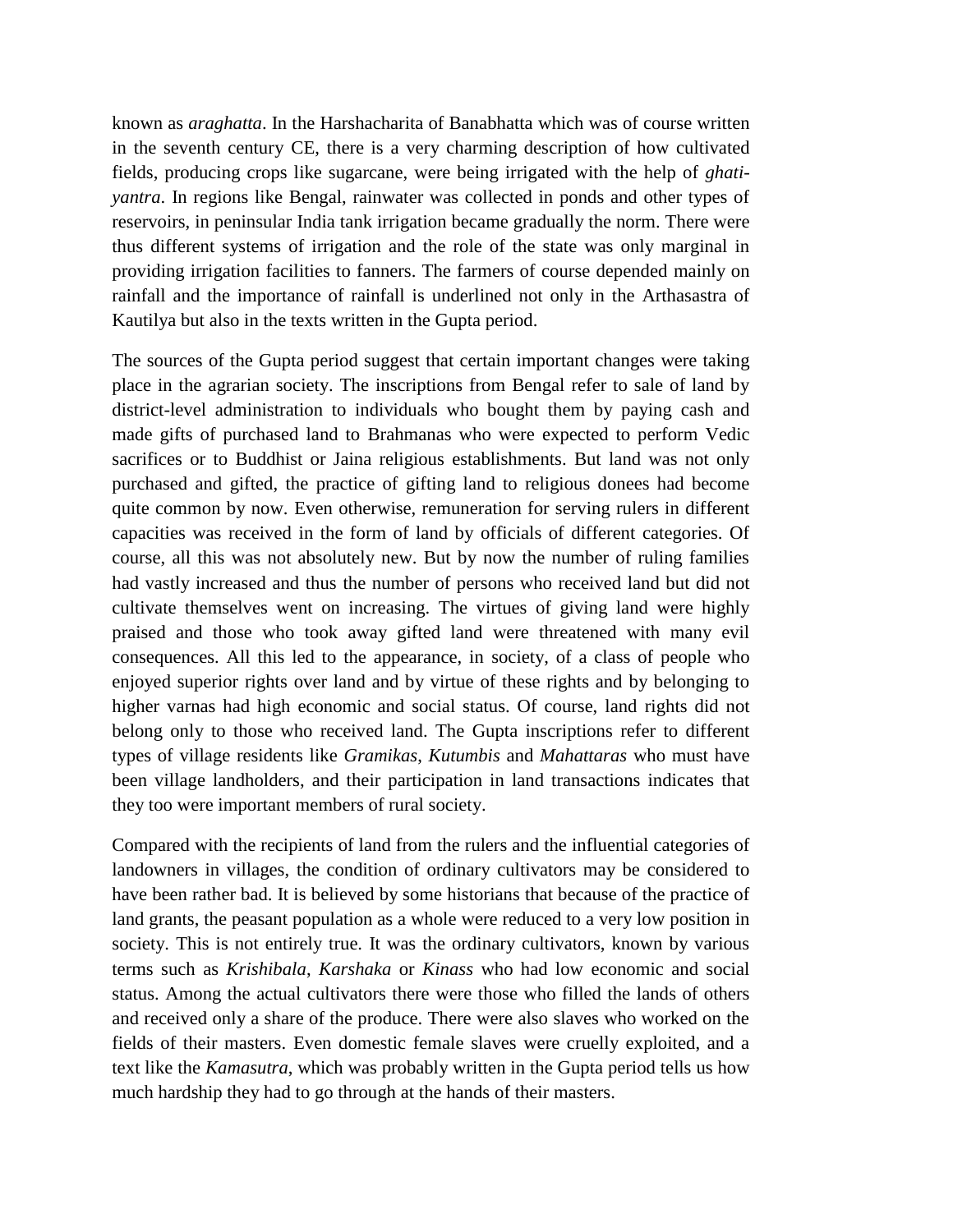## **7.7 ANSWERS TO CHECK YOUR PROGRESS EXERCISES**

- 1) (a) Kshetra (b) had become (c) suffered (d) Skandagupta.
- 2) See Sec. 7.2
- 3) See Sec. 7.4

### **SUGGESTED READINGS**

- Sharrna R.S., 1983. *Material Cultures and Social Formations in Ancient India*, New Delhi.
- Singh, U., 2009. *A History of Ancient and Early Medieval India – From the Stone Age to the 12th Century*, Delhi: Pearson.

Tripathi, R.S., 1942. *History of Ancient India,* Delhi: Motilal Banarsidas.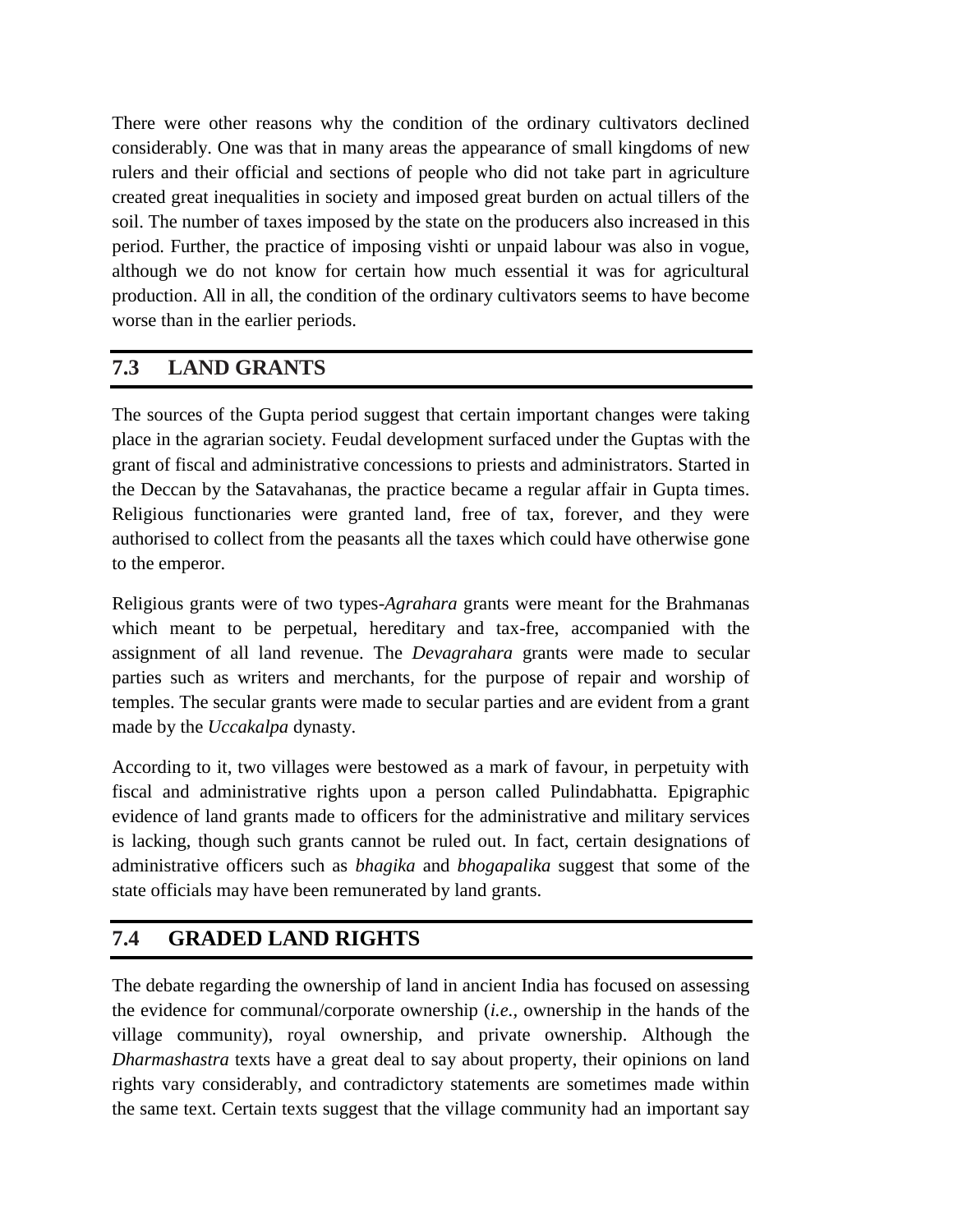# **UNIT 8 : VARNA, PROLIFERATION OF JATIS: CHANGING NORMS OF MARRIAGE AND PROPERTY**

#### **Structure**

- 8.0 Objectives
- 8.1 Introduction
- 8.2 Varna and Jati
- 8.3 Marriage System
- 8.4 Let Us Sum Up
- 8.5 Key Words
- 8.6 Answers To Check Your Progress Exercises

### **8.0 OBJECTIVES**

After reading this Unit you would be able to:

- know about Social stratification based on varna system during this period
- understand proliferation of different jatis, and
- position of women and marriage system of the society

### **8.1 INTRODUCTION**

The Gupta Empire will be incomplete without discussing the condition of the society during the Gupta period. The *Puranas*, *Sastras*, the *Niti Sastras* of Narada, the Dramas of Kalidasa, etc., supply us with a good deal of information regarding the social life of the Gupta period. Many interesting features about the social life are also found to be referred to in the contemporary inscriptions. Fa-hien, the famous Chinese pilgrim had also made some observations about the society as it existed in India towards the opening of the  $5<sup>th</sup>$  century CE.

### **8.2 VARNA AND JATI**

According to the scheme of society conceived by the Brahmanas, society was divided into four *Varna*s (Brahmana, Kshatriya, Vaisya and Sudra), with each *Varna* performing the set of functions prescribed for it and enjoying whatever rights were given to it. This was the ideal social order and the state was expected to preserve it. The Brahmanas came to exert considerable influence on the kings from the Gupta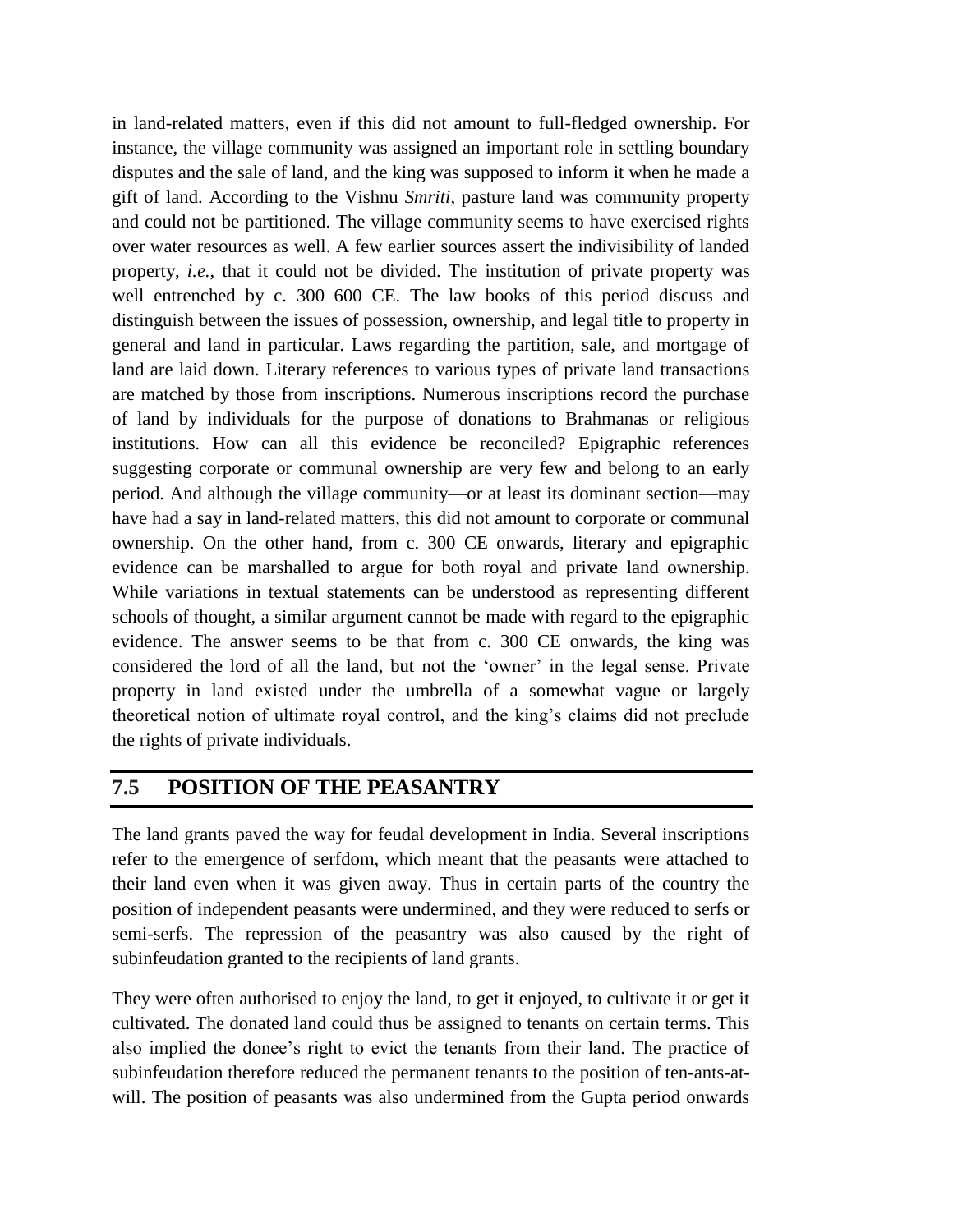period and this is quite clear from the way they received land from the kings and others. The kings, officials and others gave land not only to individual Brahmanas but also sometimes incited big groups of Brahmanas to come and settle in remote areas. Thus, the number of Brahmana settlements variously called *Brahmadiyas*, *Agraharas* and so on started increasing and they started spreading, among other things, the idea of a *Varna*-divided social order.

The conventional historiography projected continuation of the four-fold division of the *Varna*-System (*Chatuh*-*Varna*) in the Gupta and post-Gupta period. However, R.C. Hazra mentions that early *Puranas* offer descriptions of *Kaliyuga* in terms of foreign invasions, instability, social tension, struggle, teaching of hedonistic sects. But modern historians like R. S. Sharma ascribes the origin of Kaliyuga to mixing of castes (*Varna Shankara*) and the rise of *Shudras* on the beginning of the 4<sup>th</sup> century CE. Hence, it was a period of social crises. It was an age of enmity between Brahmans and Shudras, Vaishyas refusing to perform *yojnas* on tax burdened subject population law and order problem, thefts, unsecured family and property, increasing materialism and decreasing religions rituals, sovereignty of *mlechha* (low-caste) kings. The inscriptions of the Vakatakas of Viderbha and Pallavas of Kanchipuram are quoted to show that they acted together against Kaliyuga. Brahmanisation of villages under the Vakatakas and Pallavas are supposed to indicate social disorder. It is assumed that the rulers set to order Kaliyuga from the  $4<sup>th</sup>$  century onwards. The rise of the Vakatakas, Pallavas, Gangas and Kadambas are supposed to indicate brahmanical reactions against the Shudrasas these dynasties originated from Brahmana families.

From the latter half of the Gupta period and particularly the Vakatakas and Pallavas enforced strict rules according to *Varna*order to deal with Kaliyuga. One of the chief mechanisms of continuing Kaliyuga was land grants. The Guptas and their contemporaries began to grant land to religious donees, Brahmanas and templepriests, and later to secular donees, ministers, civil and army officers and even merchants. Thus, began the age of landed-intermediaries intervening between states and peasants. Land grants gang rise to a graded rural society and ranking status and ranks which did not fit into *Varna* order-*Mahamandalika*, *Mandalika*, *Mandaleshwara*, *Mahasamanta* etc., as mentioned in *Aparajitaprachha* (a book of architecture) but a receipt which clearly indicate that the concept of Kaliyuga was popularized by Brahmanas must be viewed in the context of state formation process. Rural society had to be initiated in the norms of state society in regions where local state formation was taking place for the first time. Taxes and resources had to be mobilized for the first time from a rural population which was getting families with state and its administration and military institutions. The fear of Kaliyuga forced communities to conform to social and political order in regions, which were going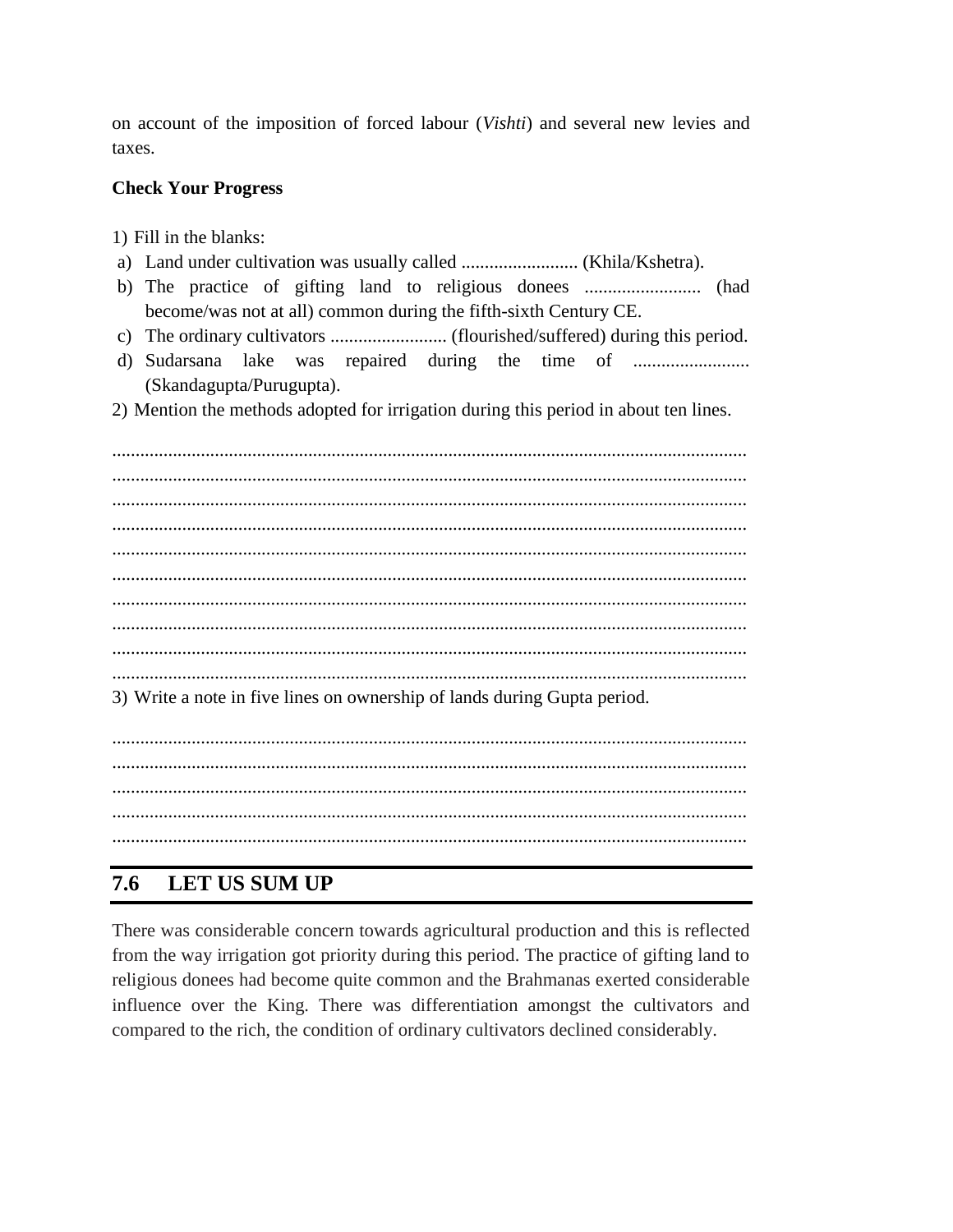through processes of state formation for the first time. Secondly a detailed study of epigraphical records reveals that land grants did not introduced a graded society for the first time. B.D. Chattopadhyaya and Nandini Sinha Kapur in their case studies have demonstrated a hierarchical rural society in Bengal, Karnataka, Rajasthan and Gujarat in which Brahamana and non-Brahamana landlords, peasants, artisans and landless labourers constituted rural society before the beginnings of the practice of land grants. One of the most important social developments in this period was proliferation of castes or *jatis*. Many castes originated with incorporation of economic specialists, tribes and immigrants from central Asia into the Brahmanical *Varna* Society.

### **8.3 MARRIAGE SYSTEM**

In *Abhijnanasakuntalam*, the admonition addressed to the king by the sage Kanva's disciple, we have echoes of rules in *Smritis* deprecating long residence of the wife with her paternal relatives and admitting the husband's complete authority over her. Kanva's own summary of the duties of a wife, addressed to *Sakuntala* on the eve of her departure for her husband's place, is based on the rules laid in earlier *Smritis* and *Kamasutra*. In the character *Dhuta*, wife of the hero in the *Mrichchakatika* we have a typical instance of the good wife described in *Smritis*. The belief in the extraordinary powers of the devoted wife (*pativrata*), which is expressed in the Mahabharata and other works, is reflected in a story of the *Dasa-Kumar-Charita*. The attitude of highborn ladies is illustrated in another story of the same work, where a woman, repudiated by her husband, declares it to be a living death for women of high birth to he hated by their husbands, for the husband alone is the deity of such women. Still another story shows how the qualities of economic housekeeping and absolute devotion to the husband were highly prized among wives. Following is a description of an ideal wife based on various *Smritis* and *Kamasutra*.

Vatsyayana draws a picture of the good wife and may be taken as to be a faithful reflection of real life. The picture exhibits those qualities of service and self-restraint as well as sound household management, which have remained the hallmark of Hindu, wives down to the present day. The wife is supposed to devote herself to her husband as though to a deity. She should personally look after the comforts of her husband. She shares her husband's fasts and vows, not brooking into refusal. She attends festivities, social gatherings, sacrifices, and religious processions, only with his permission. She engages sports approved by him. She avoids company of disreputable women, shows him no signs of displeasure, and does not loiter about at the doorstep, or in solitary places for a long time. She is not puffed up with prosperity, and she does not give charity to anyone without informing her husband. She honours her husband's friends, as is their due, with gifts of garlands, unguents,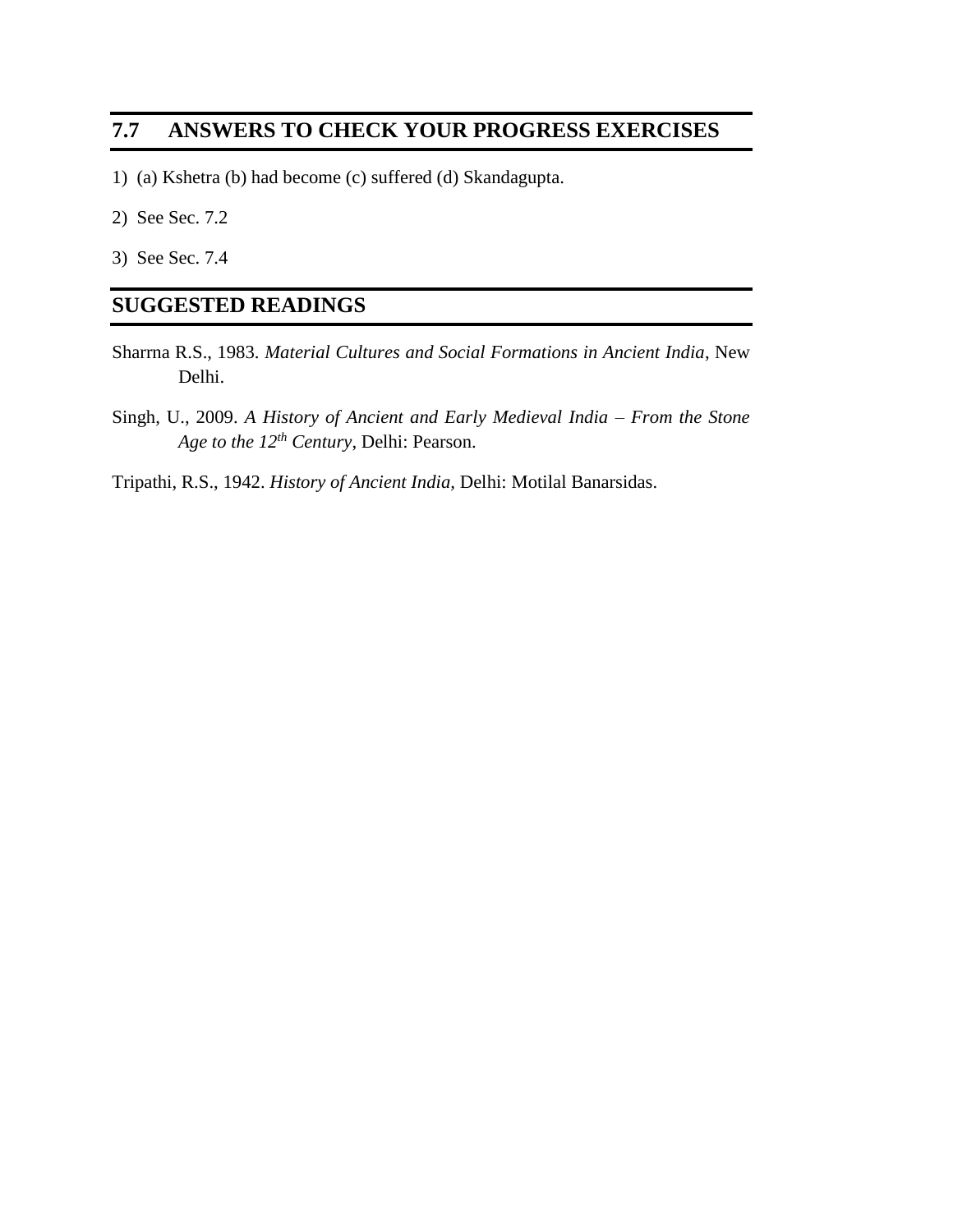and toilet. She serves her father-in-law and mother-in-law and abides by their commands. When in their presence, she makes no replies, speaks few but sweet words, and does not laugh aloud. She engages servants in their proper work and honours them on festive occasions. Above all, when her husband is gone abroad she lives a life of ascetic restraint: she gives up wearing all ornaments excepting the marks of her married state: she engages in religious rites and fasts: she acts as bidden by her superiors: she does not go out to visit her relations except on occasions of calamities or festivities: when she visits them, she does so only for a short while and in the company of her husband's people. When her husband returns home, she goes forth immediately to meet him in her sober dress, and then she worships the gods and makes gifts.

Apart from attending to her husband and his parents, relations, as well as his friends, the wife has complete and comprehensive charge of the household. She keeps the household absolutely clean, adorns it with festoons of flowers, and polishes the floor completely smooth. She looks after the worship of the gods at the household shrine and the offering of *bali* oblations three times a day. In the garden attached to the house she plants beds of various vegetables, herbs, plants, and trees. She keeps a store of various provisions in the house. She knows how to spin and weave, how to look after agriculture, cattle-breeding, and draught animals, how to take care of her husband's domestic pets and so forth. She frames an annual budget and makes her expenses accordingly. She keeps daily accounts and makes up the total at the end of the day. During her husband's absence she exerts herself in order that his affairs may not suffer. She increases the income and diminishes the expenditure to the best of her power. In case the woman has a co-wife she looks upon the later as a younger sister when she is older in age, and as a mother when she herself is younger.

The rule of life for the virtuous wife sketched above from the *Smritis* and the *Kamasutra* appears to have been generally followed in the Gupta Age. Again, according to Katyayana and Veda-Vyasa, the wife is to be associated with the husband in the performance of his religious acts, but all acts done by her to secure her spiritual benefit without his consent are useless. On the other hand, husband must maintain his wife. Some of the texts even prescribe penance for a husband for deserting a faultless wife.

Interestingly, we mark a striking similarity in Buddhist and Hindu sources on the interpersonal relationship in a conjugal life. The woman was mostly responsible for the household management and subservient to her husband. Unlike the Vedic period, women no longer enjoy equality with their husbands. They are also marginalised in other spheres of public life. The basic framework of the social structure thus can be inferred to be patriarchal, though there are rare instances of royal women acting as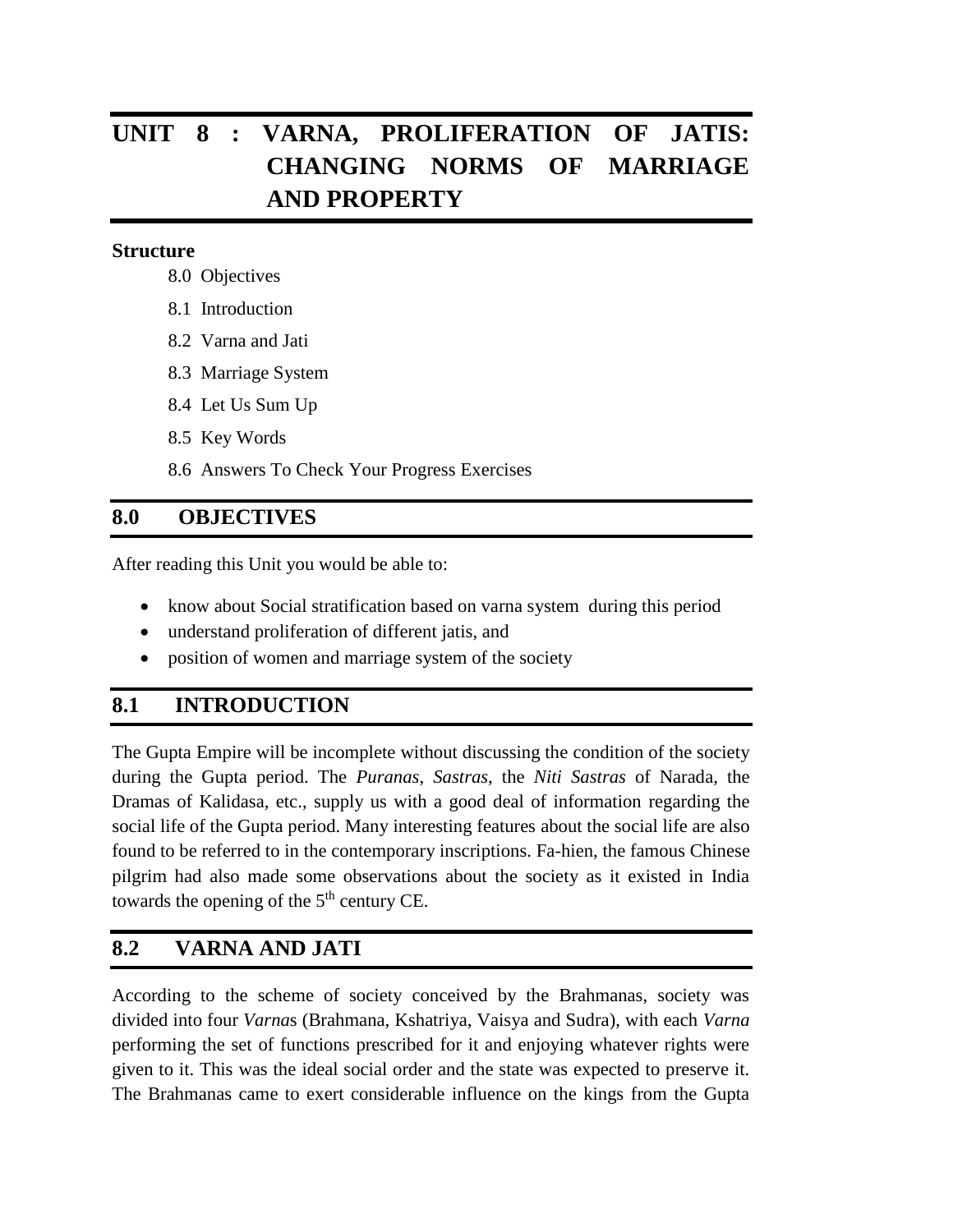sovereigns. In Orissa, several queens of Bhaumaka dynasty occupied the throne in the absence of male heirs. Hence, it is hard to generalise for the whole subcontinent.

#### **Check Your Progress**

1) Write a note in ten lines about the Varna and Jati system in the early medieval India.

………………………………………………………………………………………… ………………………………………………………………………………………… ………………………………………………………………………………………… ………………………………………………………………………………………… ………………………………………………………………………………………… ………………………………………………………………………………………… ………………………………………………………………………………………… ………………………………………………………………………………………… ………………………………………………………………………………………… …………………………………………………………………………………………

2) Discuss the literary source which are helpful to understand Marriage system in the early medieval India. Answer in five line

………………………………………………………………………………………… ………………………………………………………………………………………… ………………………………………………………………………………………… …………………………………………………………………………………………

### **8.4 LET US SUM UP**

In this unit, we saw the different aspects of social life *i.e.* division of society, discrimination based on *varna* and *jati*, and different patterns of marriages available to the society.

### **8.5 KEY WORDS**

**Marginalised:** treat (a person, group, or concept) as insignificant or peripheral. **Mlechha**: referring to barbarous peoples in ancient India, as contradistinguished from Aryas **Donees:** a person who receives a gift.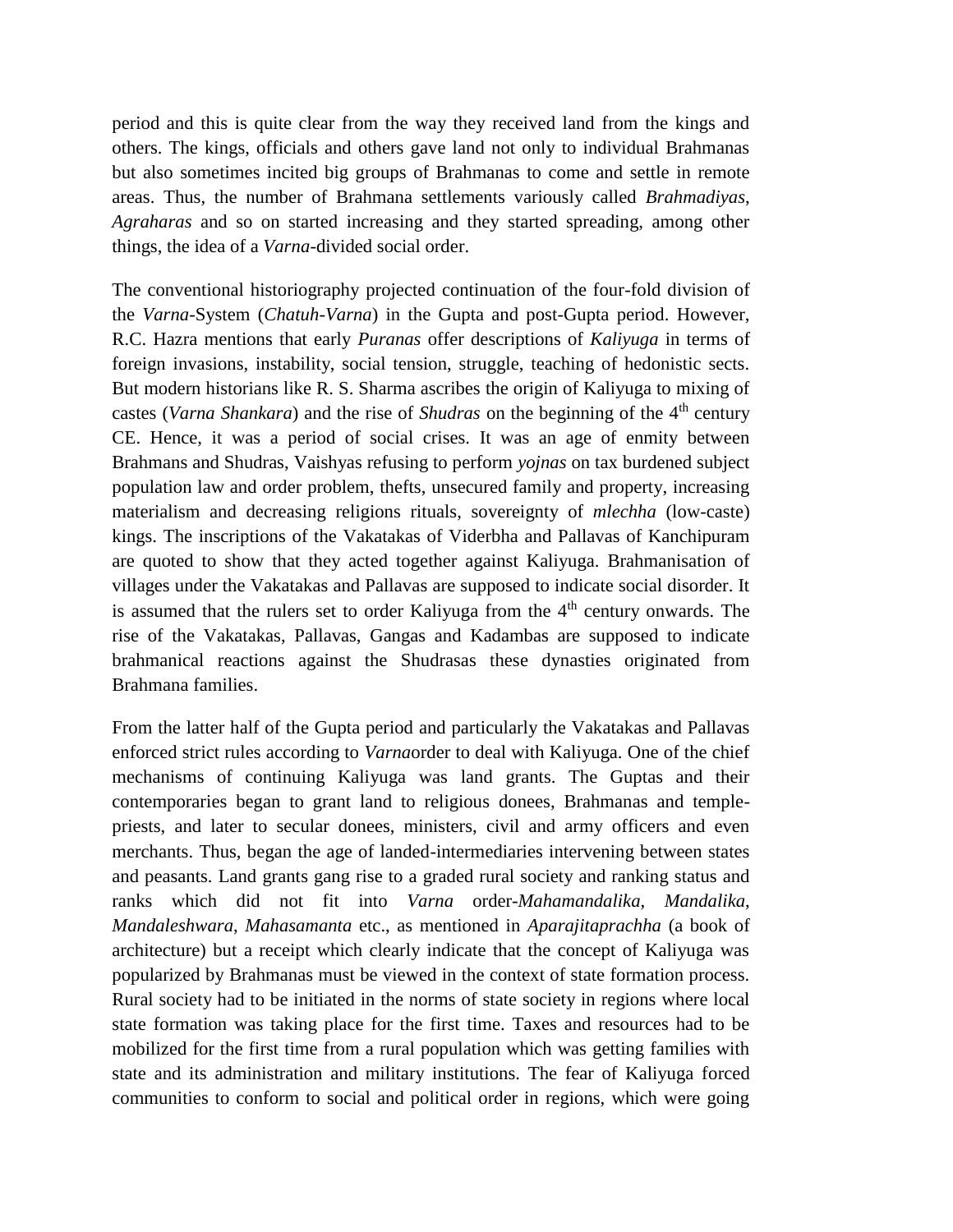### **8.6 ANSWERS TO CHECK YOUR PROGRESS EXERCISES**

- 1) See sec. 8.2
- 2) See sec. 8.3

### **SUGGESTED READINGS**

- Sharrna R.S., 1983. *Material Cultures and Social Formations in Ancient India*, New Delhi.
- Singh, U., 2009. *A History of Ancient and Early Medieval India – From the Stone Age to the 12th Century*, Delhi: Pearson.
- Tripathi, R.S., 1942. *History of Ancient India,* Delhi: Motilal Banarsidas.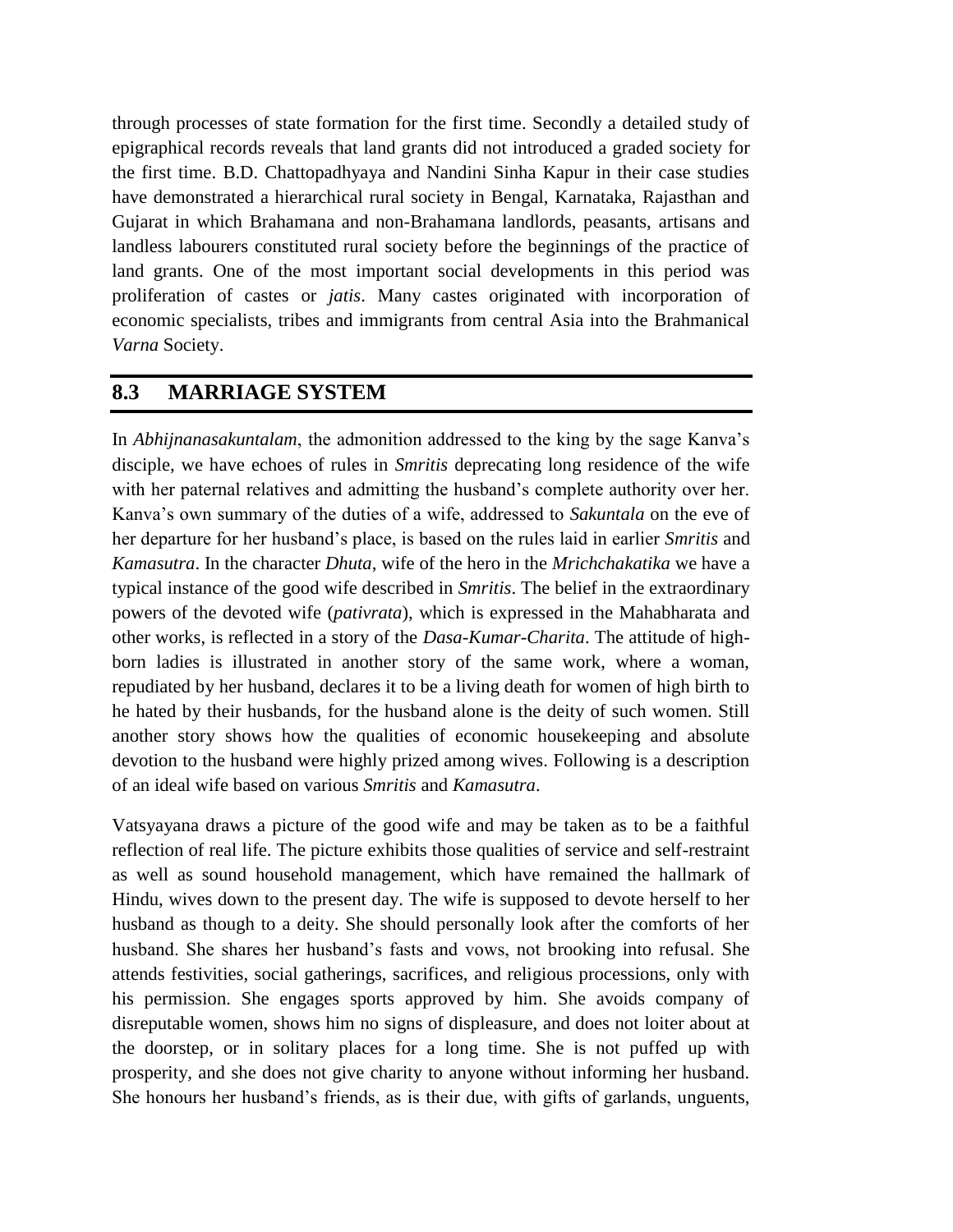## **UNIT 9 : THE NATURE OF POLITIES: THE GUPTA EMPIRE**

#### **Structure**

- 9.0 Objectives
- 9.1 Introduction
- 9.2 The Rise of the Guptas
	- 9.2.1 Samudragupta
		- 9.2.2.1 Expansion and Consolidation
	- 9.2.2 Chandragupta-II
	- 9.2.3 Kumaragupta-I
	- 9.2.4 Skandagupta
	- 9.2.5 Disintegration of the Gupta Empire
		- 9.2.5.1 Huna Invasions
		- 9.2.5.2 Administrative Weaknesses
- 9.3 Polity and Administration under the Guptas
	- 9.3.1 King
	- 9.3.2 Council of Ministers and Other Officials
	- 9.3.3 Army
	- 9.3.4 Revenue Administration
	- 9.3.5 Judicial Administration
	- 9.3.6 Provinces, Districts and Villages
- 9.4 Let Us Sum Up
- 9.4 Key Words
- 9.5 Answers To Check Your Progress Exercises

### **9.0 OBJECTIVES**

After reading this Unit you will be able to know about

- the circumstances that led to the rise of Gupta power,
- the expansion and consolidation of the Gupta empire.
- the order of succession of the Gupta rulers and their military exploits, and
- the polity and administrative set-up during Gupta period.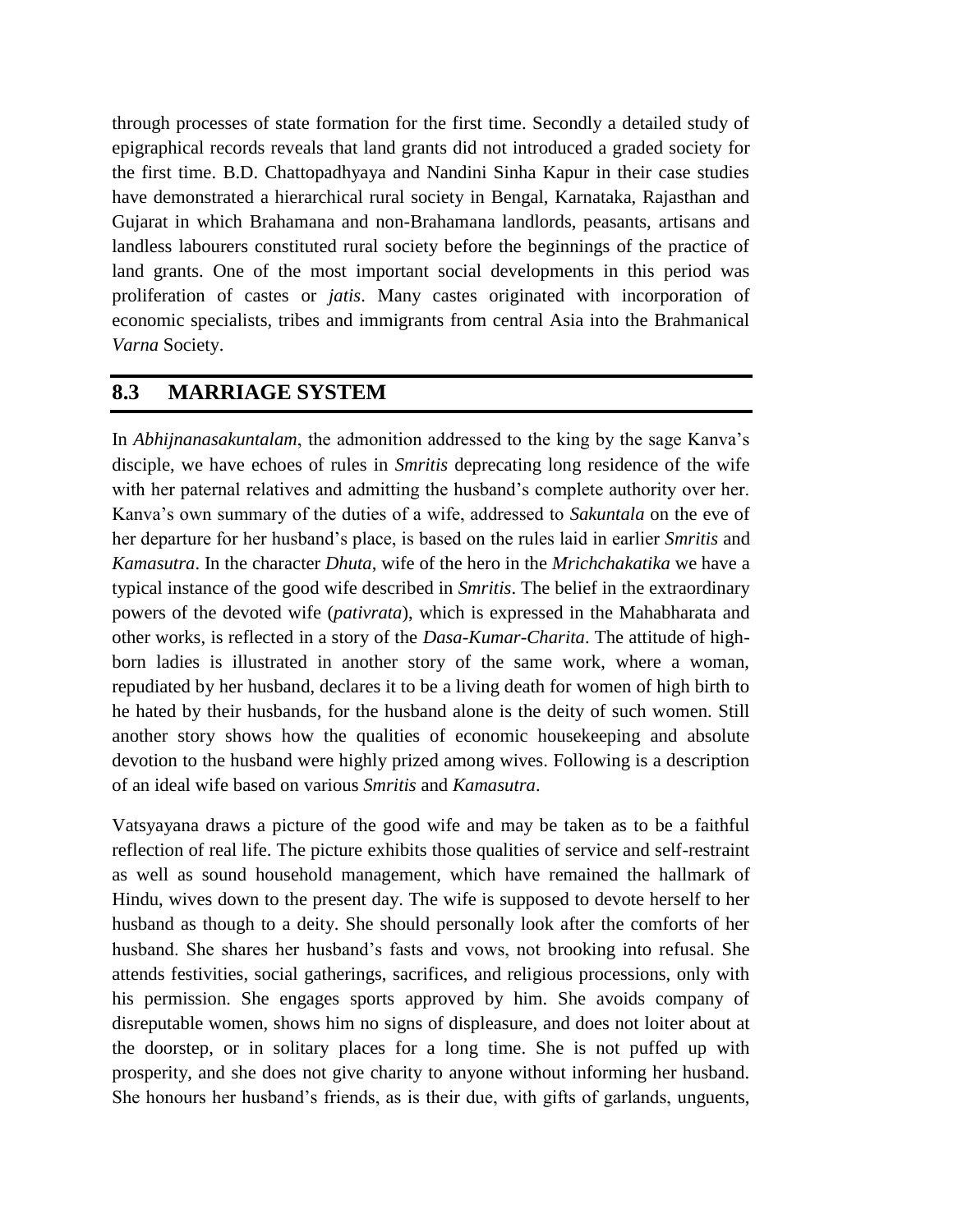## **9.1 INTRODUCTION**

In this Unit, we will analyse the historical situation which led to the rise of the Gupta dynasty. We take into account the controversies relating to the succession of Gupta kings and at the same time discuss some of their achievements which made possible the formation and consolidation of the empire. The Unit also takes into account the polities and administration prevailed during Gupta time.

### **9.2 THE RISE OF THE GUPTAS**

The ancestry and early history of the Gupta family are little known, and have naturally given rise to various speculations. Names ending in Gupta, such as Sivagupta which occurs in a Satavahana inscription, are sometimes taken to suggest their ancestry. But these suggestions are rather far-fetched. Different scholars also place the original home of the Guptas differently- Some would place it in north Bengal, some in Magadha in Bihar and some in Uttar Pradesh on the basis of the following arguments it may, at the moment, be suggested that the original core of the Gupta territory lay in eastern parts of Uttar Pradesh;

- Allahabad pillar inscription, the earliest inscription recording the achievements of an early Gupta ruler, Samudragupta, comes from this region.
- The nature of the coin-hoards of the Guptas, found in this region, suggests this, and
- The description of early Gupta territories in the Puranas may point to this.

It is possible that in the closing decades of the  $3<sup>rd</sup>$  century CE the Guptas were subordinates of a branch of the later Kushanas ruling in north-western India. However, literary and archaeological sources indicate that they became independent in the second decade of the fourth century CE.

Inscriptions tell us that Srigupta was the first king and Ghatotkacha was the next to follow him. Chandragupta-I was the first independent king with the title *Maharajadhiraja*. After declaring his independence in Magadha, he with the help of a matrimonial alliance with the Lichchhavis, enlarged his kingdom. We know about this alliance from a special category of coins. These coins have Chandragupta and his queen Kumaradevi engraved on the obverse and a seated goddess on the reverse with a legend *Lichchhavayah* (*i.e.* the *Lichchhavis*). These coins were made of gold, and this fact in addition to the fact that the Guptas followed the weight system of Kushana gold coins suggests that the Guptas had been in contact with the Kushana territories.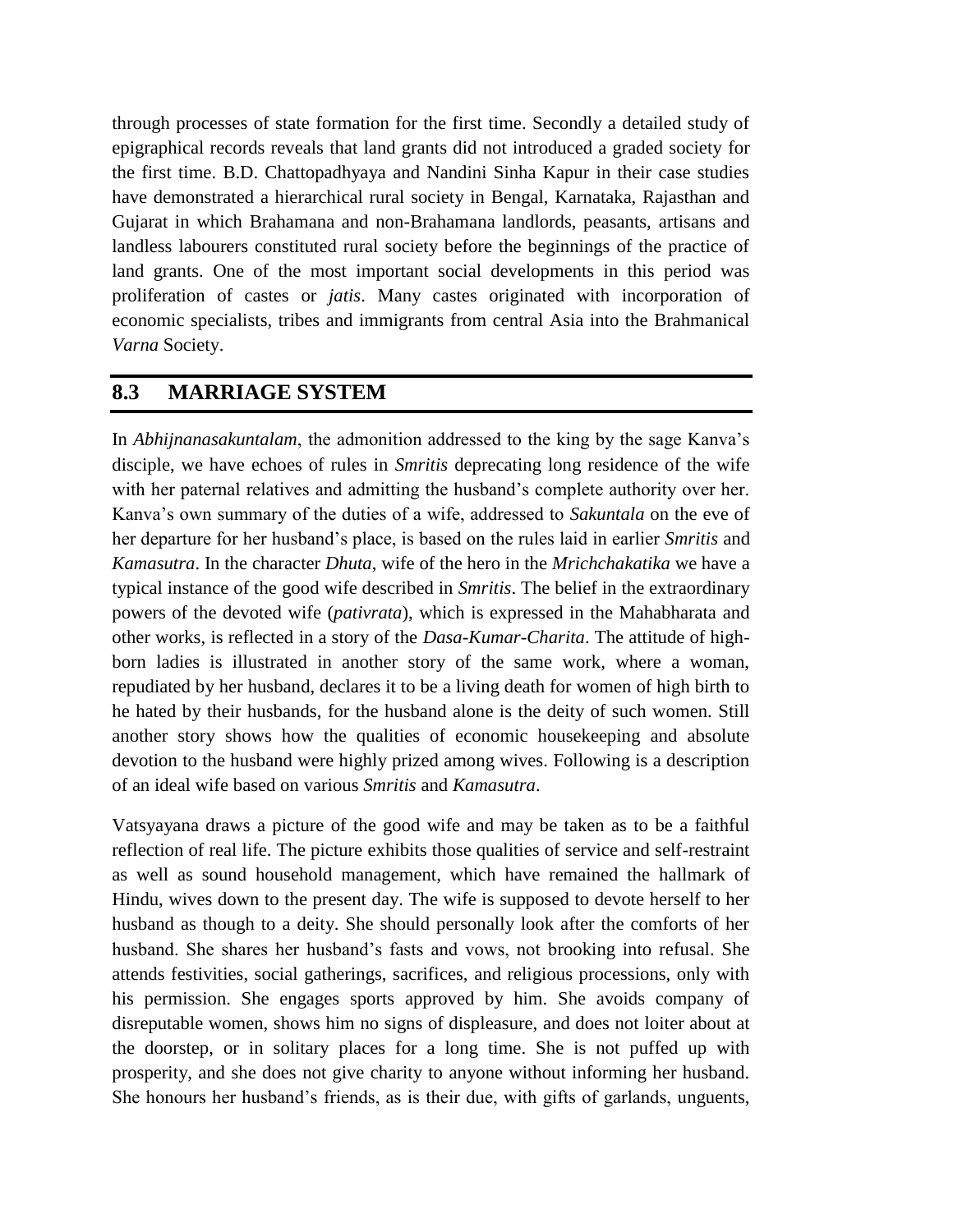There are no concrete evidences to determine the boundaries of Chandragupta's kingdom. But it is assumed that it covered parts of Bihar, Uttar Pradesh and Bengal.

Chandragupta-I is said to have also started a new era from 319-320 CE. It is not clear from any records that he started this era, which came to be known as Gupta *Samvat*or Gupta era, but since Chandragupta-I is mentioned as a *Maharajadhiraja* he is credited with the founding of the era. It was during the times of his son Samudragupta that the kingdom grew into an empire.

### **9.2.1 Samudragupta**

An inscription engraved (at a later date) on the Asokan pillar at Allahabad (known as *Prayagaprasasti*) gives us information about Samudragupta's accession and conquests. Harishena, an important official of the state, had composed 33 lines which were engraved on the pillar. The inscription mentions that *Maharajadhiraja* Chandragupta-I in a highly emotional tone declared his son Samudragupta as his successor. This caused joy among the courtiers and heart-burning among those of equal birth. It can be presumed that other princes might have put forward their contending claims which were put to rest by this declaration. Further, the discovery of some gold coins bearing the name of Kacha has generated a controversy relating to this. The controversy has arisen because;

- i. in many respects Kacha's coins are similar to the coins of Samudragupta,
- ii. the name of Kacha does not appear in the official lists of Gupta rulers, as they are available in the Gupta inscriptions.

Various interpretations have been given in this regard:

- According to one interpretation Samudragupta's brothers revolted against him and placed Kacha, the eldest brother, on the throne. However he died in the war of succession.
- Another view mentions that these coins were issued by Samudragupta in the memory of his brother.
- A third view mentions Kacha as the initial name of Samudragupta and the later name was adopted only after the conquest of south.

There is no solution to the controversy as each view has arguments in favour or against. We could only say that since the number of Kacha coins found so far is somewhat limited his hold over the throne would have been for a very short duration. Also that Samudragupta, instead of Chandragupta's abdication, did face problems in relation to accession to the throne but ultimately he emerged victorious.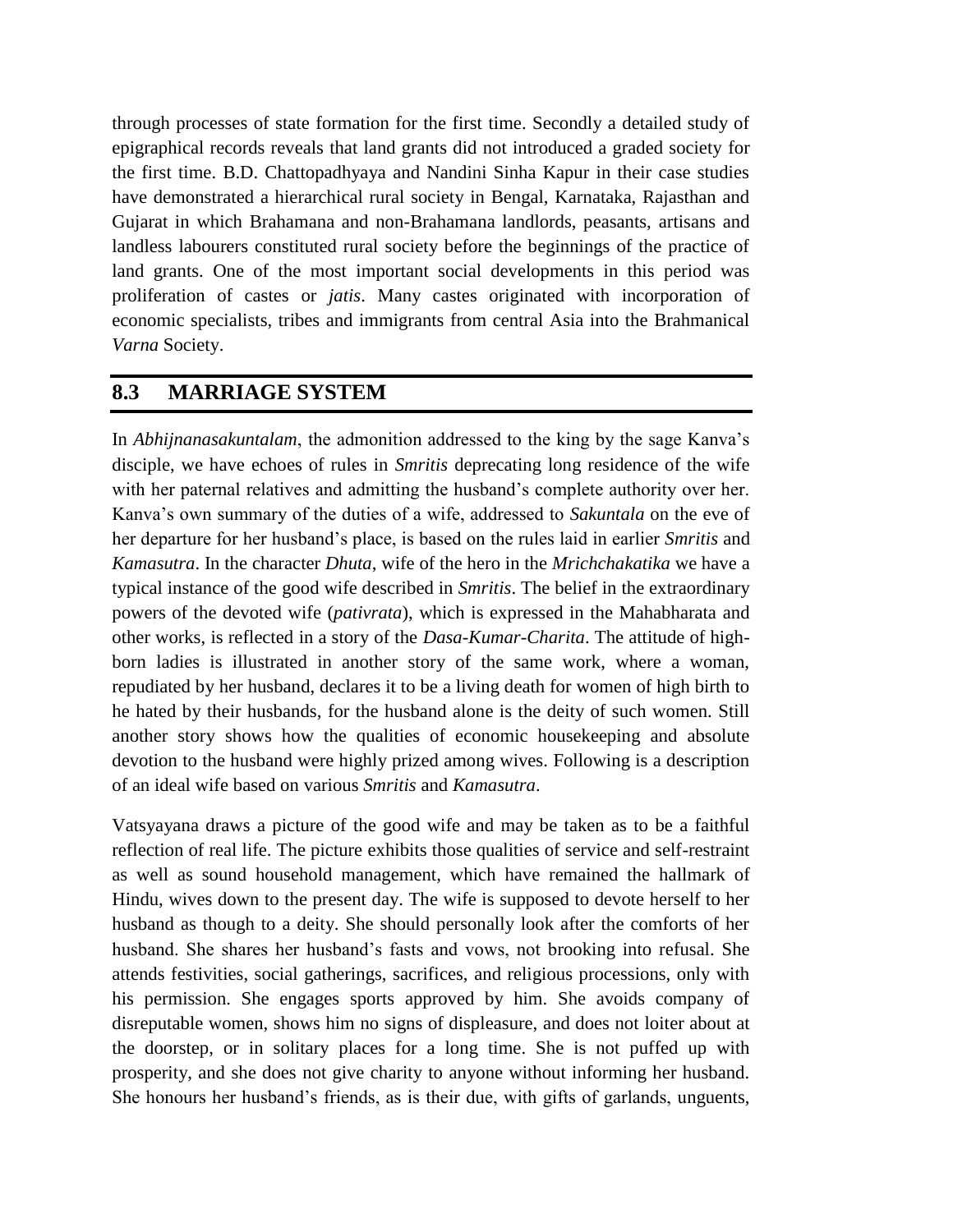#### **9.2.2.1** *Expansion and Consolidation*

For the expansion and consolidation of the Gupta power Samudragupta adopted an aggressive policy of conquests. This initiated a process which culminated in the formation of the Gupta empire. However, we have to take note here of the fact that in certain regions- particularly in the South--he let the kings, whom he had defeated, rule over their regions. Of course, they accepted his suzerainty and paid tributes. Such a policy adopted in relation to the far-flung areas might have paid dividends in solving problems of communication and effective control, hence bringing about stability for the time being. Let us briefly discuss the aggressive campaigns taken by Samudragupta in various regions. We may mention again that we come to know about all the campaigns of Samudragupta only from one record, the *Prayagaprasasti* of Harishena.

#### 1) **Campaigns in Aryavarta**

Some historians are of the view that Samudragupta carried his victorious campaign of Aryavarta at one time. However, some other historians, assuming that the *Prayagaprasasti* mentions the conquests of Samudragupta in a chronological order, have opined that there were two campaigns in north India. This is because the prasasti first mentions three Aryavarta kings, then it goes on to mention his southern campaign and again mentions nine Aryavarta kings. It appears that taking advantage of the war of succession, which Samudragupta had to face, certain rulers attempted to establish their dominance. It might be in this context that Samudragupta defeated Achyuta, Nagasena and Kota-Kulaja. There are no details regarding these conquests or regarding the identity of the specific regions over which they ruled. However, historians have identified Achyuta as ruling over Ahichchatra, Nagasena over Gwalior area and Kota-Kulaja or ruler of the Kota family in east Punjab and Delhi. Though differences continue to prevail over these identifications it is clear that Samudragupta, after defeating them, established firm control not only over the Ganga Valley but also over some adjacent regions.

#### **2) Campaign in South**

The *Prayagaprasasti* mentions twelve rulers from dakshinapatha or south India who were defeated by Samudragupta. These were:

- Mahendra of Kosala (Raipur, Durg, Sambalpur and Bilaspur districts)
- Vyaghraraja of Mahakantara (Jeypore, forest region of Odisha)
- Mantaraja of Kaurata (Probably Sonpur area in Madhya Pradesh or Plain country to the north-east of Mahendra hill)
- Mahendragiri of Pishtapura (Pithasuram, East Godavari district)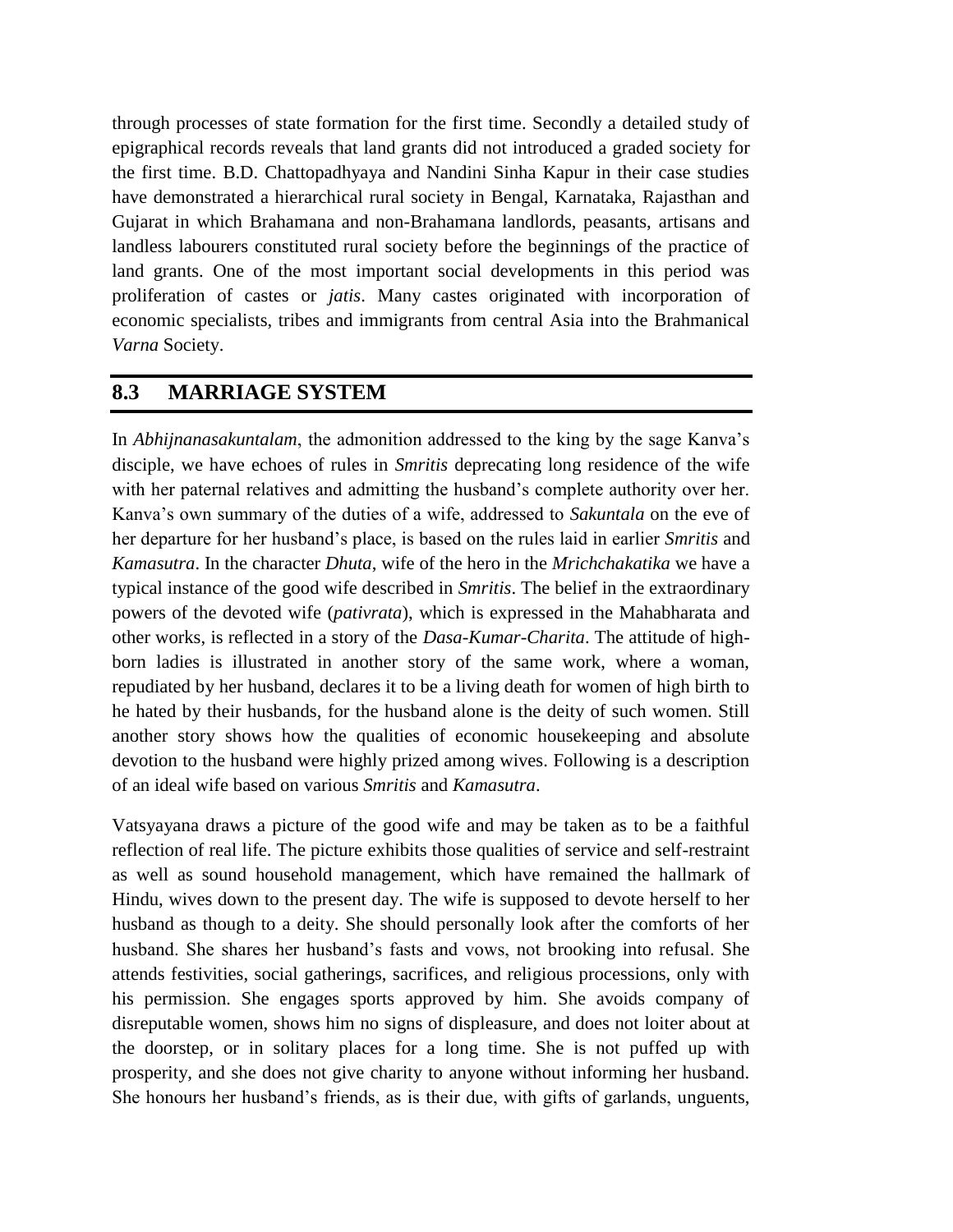- Svamidatta of Kottura (Ganjam district)
- Damana of Erandapalla (Chicacole or West Godavari district)
- Vishnugopa of Kanchi (Chingleput district)
- Nilaraja of Avamukta (Godavari Valley)
- Hasti-varman of Vengi (Cellor in the Krishna-Godavari delta)
- Ugresena of Palakka (Nellore district)
- Kubera of Devarastra (Yellamanchiti in Visakhapatnam district), and
- Dhananjaya of Kushthalpura (possibly in North Arcot district in Tamilnadu)

However, again there are differences among historians as to the specific identifications of these kings and their kingdoms. The *Prayagaprasasti* says that Samudragupta showed favour to be *Dakshinapatha* kings by first capturing them (*grahana*) and then releasing them (*moksha*). He pursued a completely different policy with regard to the kings of *Aryavarta* or north India. He not only defeated them but also annexed their territories which became integrated into the Gupta empire. The north Indian kings defeated by Samudragupta were Rudradeva, Matila, Nagadatta, Chandravarma, Ganapatinaga, Nagasena, Archyuta, Nandi, Balavarmna and others. It is impossible to identify all of them, but it is certain that they were ruling in different parts of northern India. Some of them were obviously Naga rulers who had been powerful in several regions before the Guptas. Rulers like Chandravarma who ruled in West Bengal represented new ruling families. The *Prasasti* further says that Samudragupta reduced all states in the forest regions to the position of servants. In another category are mentioned the frontier kingdoms like Samatata (in southeast Bengal), Kamarupa (Assam), Nepala (Nepal) and others and the republican states of the Malavas, Yaudheyas, Madrakas, Abhiras, etc. They paid him tributes of all kinds, carried out his orders and paid him homage. Rulers of another category of states acknowledged his sovereignty in a different way. They pleased him by "self-surrender, offering (their own) daughters in marriage, and a request for the administration of their own districts and provinces". This means that they remained independent but their independence had to be approved by Samudragupta. In this category were included the foreign rulers of north-western India like the later Kushanas and the Saka chief and residents of different island countries including Simhala or Sri Lanka.

#### **9.2.2 Chandragupta-II**

The Gupta inscriptions mention Chandragupta-II as Samudragupta's successor. But on the basis of literary sources, some copper coins and inscriptions it is suggested that the successor was Samudragupta's other son Ramagupta. Visakhadatta's drama *Devi-Chandraguptam* mentions that Chandragupta-II killed his elder brother Ramagupta. He did this because Ramagupta was facing defeat at the hands of the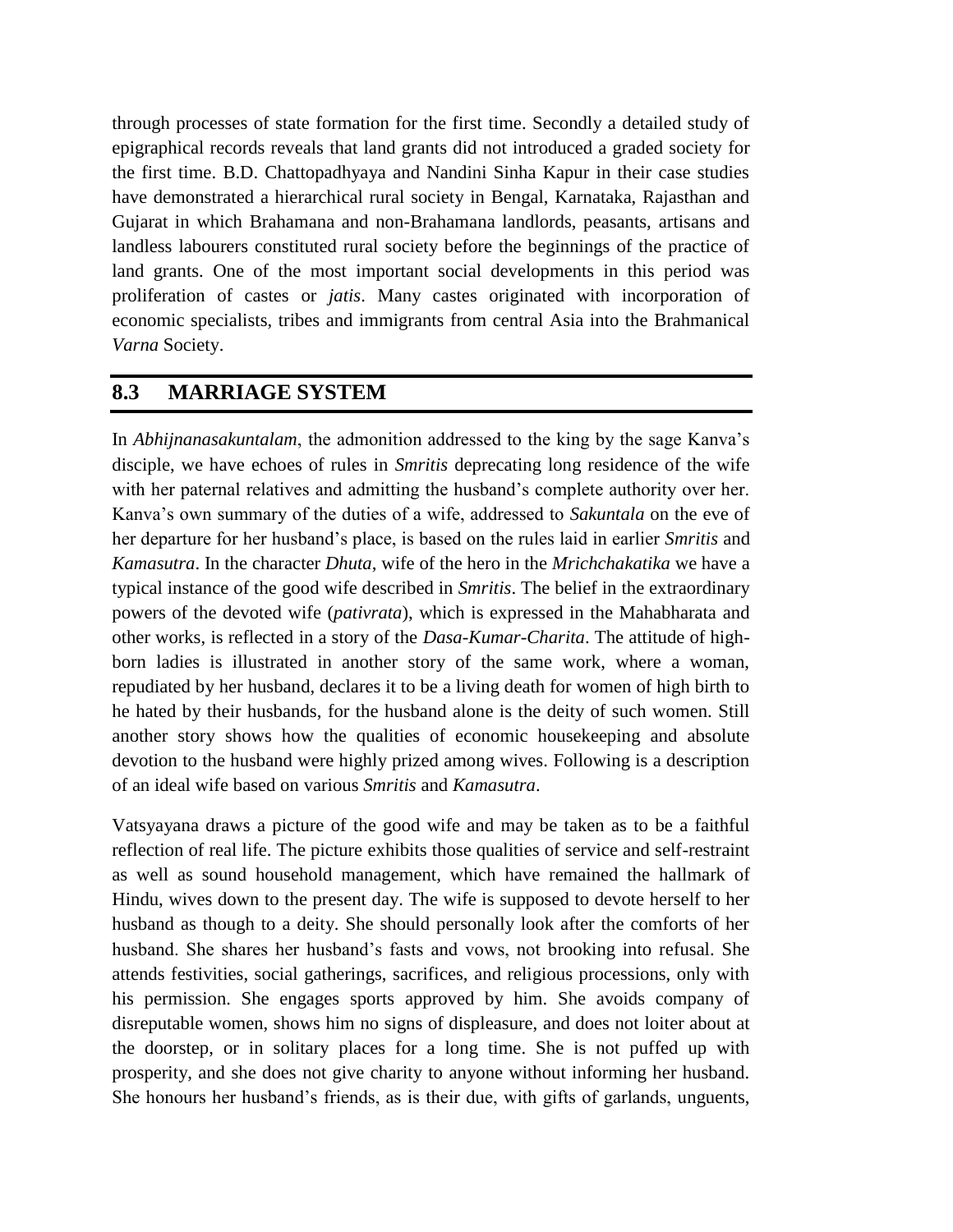Sakas and in order to save the kingdom, he had agreed to surrender his wife to the Saka king. Chandragupta-II protested, and went to the Saka camp in the disguise of the queen Dhruvadevi. He was successful against the Saka king but as a result of the subsequent hostility with his brother he killed him and married his wife Dhruvadevi. Certain other texts like the *Harsacharita*, *Kavyamimansa*, etc., also refer to this episode. Some copper coins bearing the name Ramagupta have also been found and inscriptions on the pedestals of some Jaina images found at Vidisa, bear the name Maharaja Ramgupta. Similarly, Dhruvadevi is described as mother of Govindagupta (Chandragupta's son) in a Vaisali seal. We can say that Chandragupta ascended the throne at a time when there were problems emerging again and he had to lead military campaigns to establish Gupta supremacy once again. He entered into matrimonial alliances with the Nagas by marrying princess Kuberanaga whose daughter Prabhavati was later on married to Rudrasena-II of the Vakataka family. Though there is no record like the *Prayagaprasasti* to describe the events of his reign we do get information about Chandragupta's campaigns and successes from certain inscriptions, literary sources and coins: He defeated the Saka king Rudrasimha-III and annexed his kingdom. This brought an end to Saka Kshatrapa rule in western India and added the regions of Gujarat, Kathiawad and west Malwa to the Gupta empire. The details of Chandragupta's campaigns against the Sakas are not known. His matrimonial alliances with the Vakatakas and the Nagas must have been of tremendous significances in his preparations for the campaigns. Two inscriptions at the Udayagiri caves near Sanchi and one inscription at Sanchi, all referring to Chandragupta-II and to his subordinate rulers and military officials, also suggest that he was present in eastern Malwa for some time preparing for the campaigns. One inscription describes him as "desirous of conquering the whole earth". That his conquest of the territories of the Sakas was complete is proved beyond doubt because:

- We no longer find any Saka coins minted after this period, although Saka coins were being minted without a break for almost four hundred years previously.
- The Guptas, from the time of Chandragupta, started minting Saka-type silver coins for this region. They only added their own distinct symbols on these coins, otherwise, the coins were like Saka coins in circulation till then. This definitely shows that the Saka areas came within the control of Chandragupta-II.
- The success of Chandragupta-II against the Sakas seems to have developed later on into the tradition of Sakari Vikramaditya, that is, of Vikramaditya, who was an enemy of the Sakas.
- 'King Chandra', whose exploits have been mentioned in the Mehrauli Iron Pillar Inscription, which is located in the Qutab Minar complex in Delhi is identified by many scholars with Chandragupta-II. According to this inscription Chandra crossed the Sindhu region of seven rivers and defeated Valhikas (identified with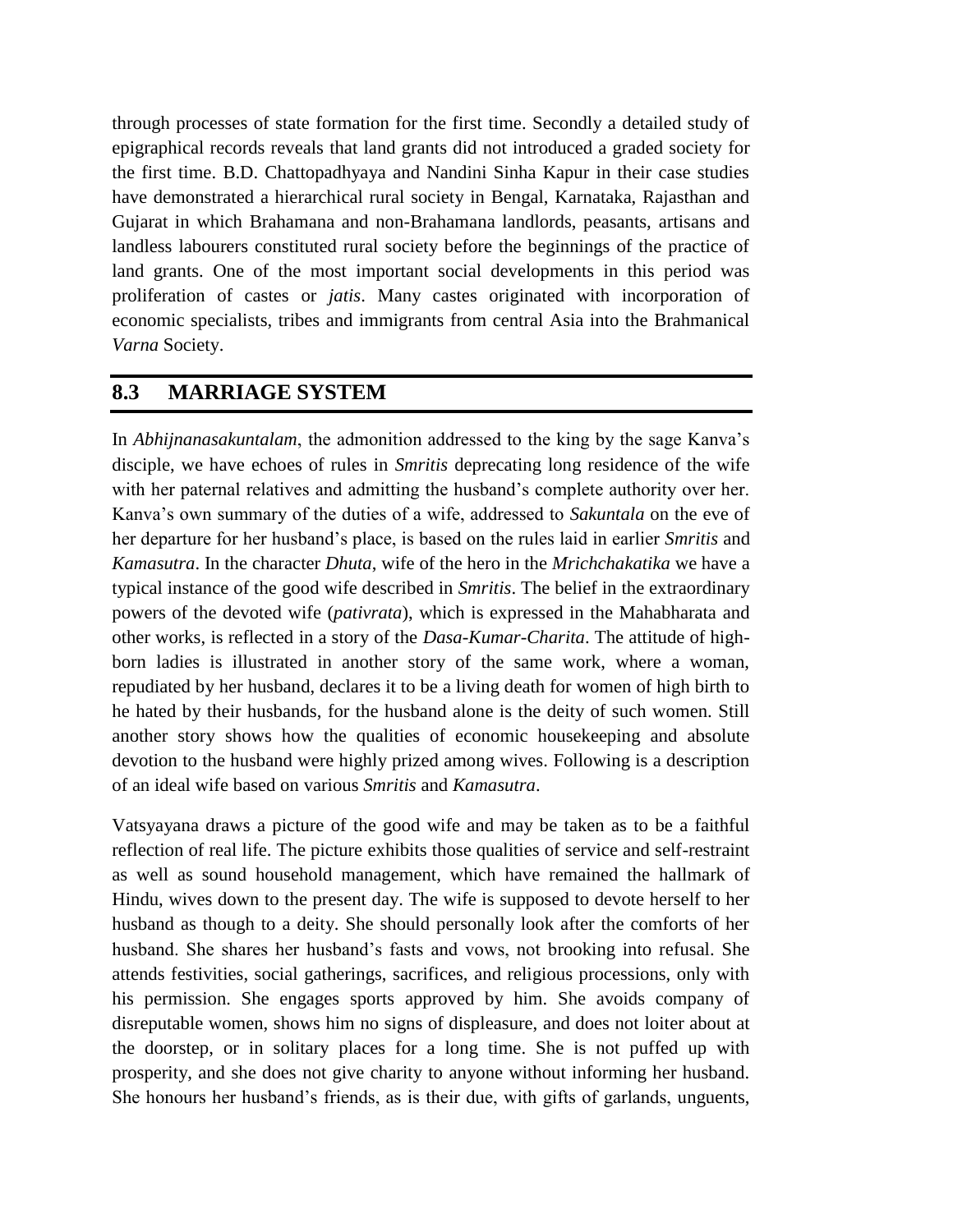Bactria). Some scholars identify Chandragupta-II with the hero of Kalidasa's work *Raghuvamasa* because Raghu's exploits appear comparable with those of Chandragupta.

• The Mehrauli inscription also mentions Chandragupta's victory over enemies from Vanga (Bengal).

On the basis of these evidences it can be suggested that Chandragupta-II was able to extend the frontiers of the Gupta empire to western, north-western and eastern India.

An important incident which took place during this period was the visit of Fa-Hien, a Chinese pilgrim, who came to India in search of Buddhist texts. In his memoirs he has given a vivid description of the places he visited and certain social and administrative aspects related to them. However, he does not mention the name of the King in his accounts. But he speaks highly of the King of *Madhyadesa*, the region which was directly ruled by the Gupta monarch in this period, under whom the people were prosperous and happy. Chandragupta-II is also known for his patronage to men of letters and he ruled till about 415-16 CE.

### **9.2.3 Kumaragupta-I**

Chandragupta-II was succeeded by his son Kumaragupta. We get information about him from certain inscriptions and coins. For example:

- The earliest known inscription of his period is from Bilsad (Etah district) which is dated 415 CE (Gupta Era 96).
- The Karamdanda (Faizabad) inscription of Kumaragupta's minister (436 CE) mentions his fame having spread to the four oceans.
- A stone inscription from Mandsor (436 CE) mentions Kumaragupta as reigning over the whole earth.
- The Damodarpur Copper Plate inscriptions (433 CE and 447 CE) refer to him as Maharajadhiraja and show that he himself appointed the governor (*Uparika*) of Pundravardhana *bhukti* (or province) being the biggest administrative division in the empire.
- The last known date of Kumaragupta is from a silver coin dated 455 CE (Gupta Era 136).

The wide area over which his inscriptions are distributed indicates that he ruled over Magadha and Bengal in the east and Gujarat in the west. It has been suggested that towards the last year of his reign the Gupta empire faced foreign invasion which was checked by the efforts of his son Skandagupta. He maintained cordial relationship with the Vakatakas which had been established through matrimonial alliances earlier.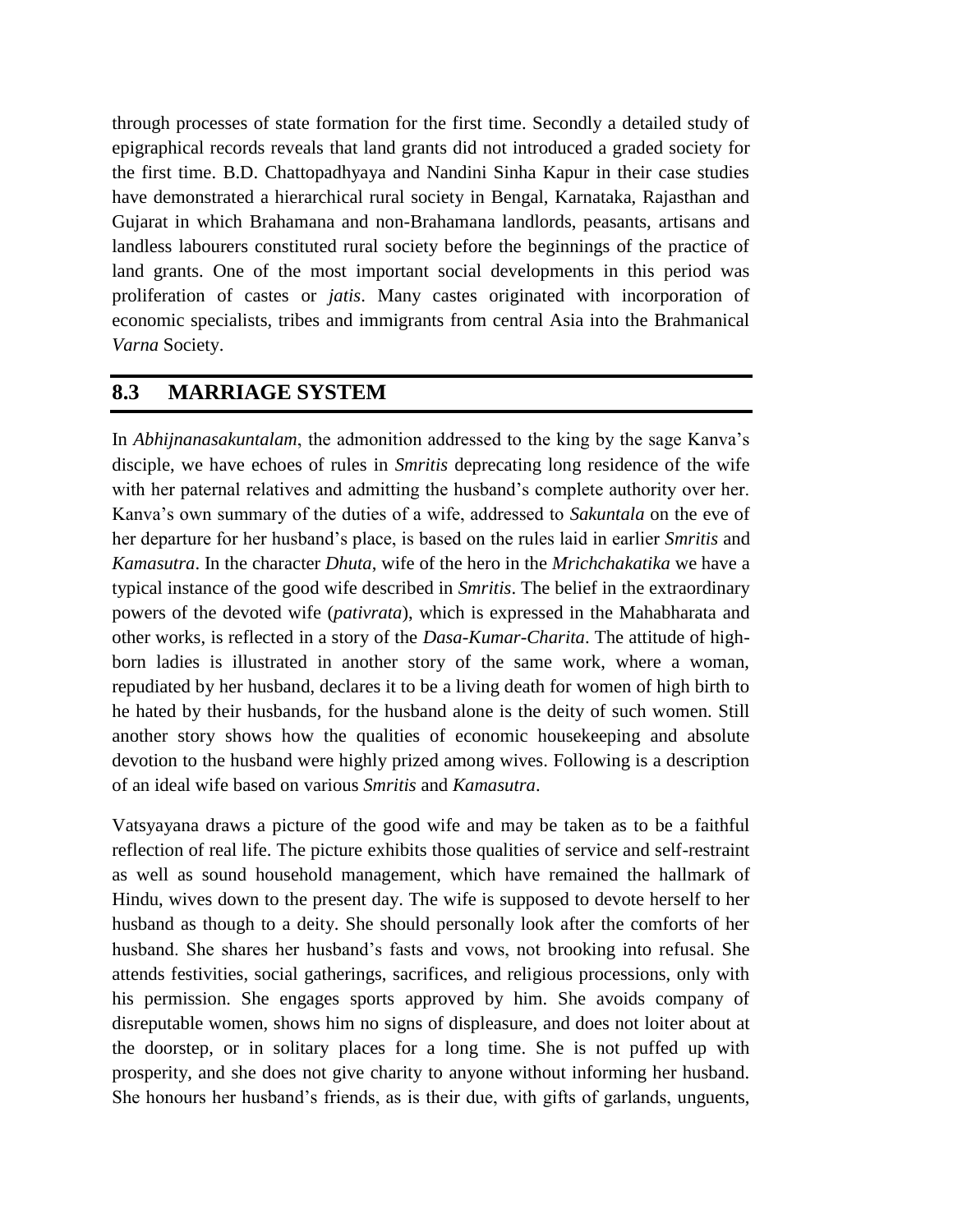#### **9.2.4 Skandagupta**

Skandagupta, who succeeded Kumaragupta-I was perhaps the last powerful Gupta monarch. To consolidate his position he had to fight the Pushyamitras, and the country faced Huna invasion from across the frontiers in the northwest. However, Skandagupta was successful in throwing the Huns back. It appears that these wars adversely affected the economy of the empire, and the gold coinage of Skandagupta bears testimony to that. In comparison to the gold coins of the earlier rulers the types of gold coins minted by Skandagupta were limited. In addition to following the earlier system of weights, he introduced a new, heavier weight system for gold coins but generally his coins had less gold in them than earlier coins.

Moreover, he appears to have been the last Gupta ruler to mint silver coins in western India. However, the Junagadh inscription of his reign tells us about the public works undertaken during his times. The Sudarsanalake (originally built during the Maurya times) burst due to excessive rains and in the early part of his rule his governor Pamadatta got it repaired. This indicates that the state undertook the task of public works. The last known date of Skandagupta is 467 CE from his silver coins.

#### **Gupta Rulers after Skandagupta**

It is not very clear in what order the successors of Skandagupta ruled. Skandagupta himself may not have been the rightful heir to the throne and therefore he had to fight other contenders to the throne. This may be the reason why a seal inscription traces a line of Gupta rulers after Skandagupta from Kumaragupta-I and his son Purugupta and not Skandagupta. Secondly, it is probable that the division of the Gupta empire into many parts already began towards the close of Skandagupta's reign. Thus an inscription from western Malwa, recorded in the last year of Skandagupta does not refer to him but to some other rulers beginning with Chandragupta-II.

Some of the successors of Skandagupta, mentioned in inscriptions, were: Budhagupta, Vainyagupta, Bhanagupta, Narasimhagupta Baladitya, Kumaragupta-II and Vismigupta. It is unlikely that all of them ruled over a vast empire, as Chandragupta-II and Kumaragupta-I had done in an earlier period. The Guptas continued to rule till about 550 CE, but by then their power had already become very insignificant.

#### **9.2.5 Disintegration of the Gupta Empire**

In this section we deal with some of the factors that contributed towards the disintegration of the Gupta empire.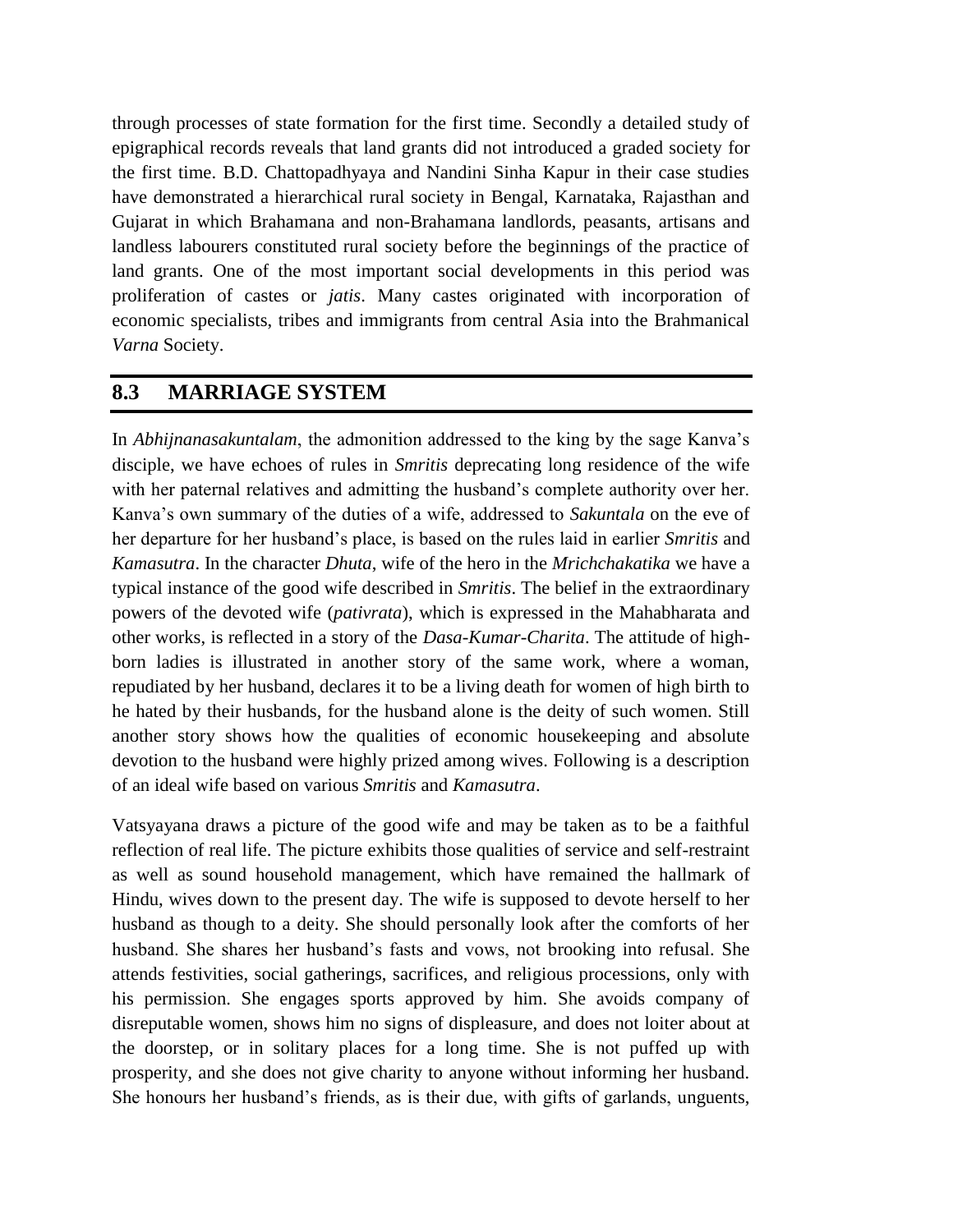#### **9.2.5.1** *Huna Invasions*

From the time of Kumaragupta-I the north-west borders had been threatened by the Hunas a Central Asian tribe which was successfully moving in different directions and was establishing pockets of rule in northwestern, northern and western India. But their attacks were repulsed during that period. However, towards the end of the fifth century CE the Huna chief Tormana was able to establish his authority over large parts of western India and in central India. Mihirakula, his son, further extended the dominions. Thus, the Huna attacks caused a major blow to the Gupta authority particularly in northern and western regions of the empire.

#### **9.2.5.2** *Administrative Weaknesses*

The policy adopted by the Guptas in the conquered areas was to restore the authority of local chiefs or kings once they had accepted Gupta suzerainty. In fact, no efforts were made to impose a strict and effective control over these regions. Hence it was natural that whenever there was a crisis of succession or a weak monarchy within the Gupta empire these local chiefs would reestablish their independent authority. This created a problem for almost every Gupta King who had to reinforce his authority. The constant military campaigns were a strain on the state treasury. Towards the end of the fifth century CE and beginning of sixth century CE taking advantage of the weak Gupta emperors, many regional powers reasserted their authority, and in due course declared their independence

Besides these, there were many other reasons which contributed to the decline of Guptas. For example, it has been argued that the Guptas issued land grants to the Brahamana donees and in this process surrendered the revenue and administrative rights in favour of the donees. Further, it is believed that the Sarnanta system in which the Samantas or minor rulers, who ruled as subordinates to the central authority, started to consolidate itself in the Gupta period. This is also believed to be the reason why Gupta administrative structure became so loose. There is diversity of opinion as to how the system originated and regarding the details of the system, but the presence of many Samantas within the empire does show that they wielded power almost independently of the Gupta authority.

There is no doubt that divisions within the imperial family, concentration of power in the hands of local chiefs or governors, loose administrative structure of the empire etc. contributed towards the disintegration of the Gupta empire.

#### **Check Your Progress 1**

- 1) Mark which of the following statements are right  $(\sqrt{})$  or wrong  $(\times)$ .
	- i. Chandragupta-I had a matrimonial alliance with Lichchhavis. ( )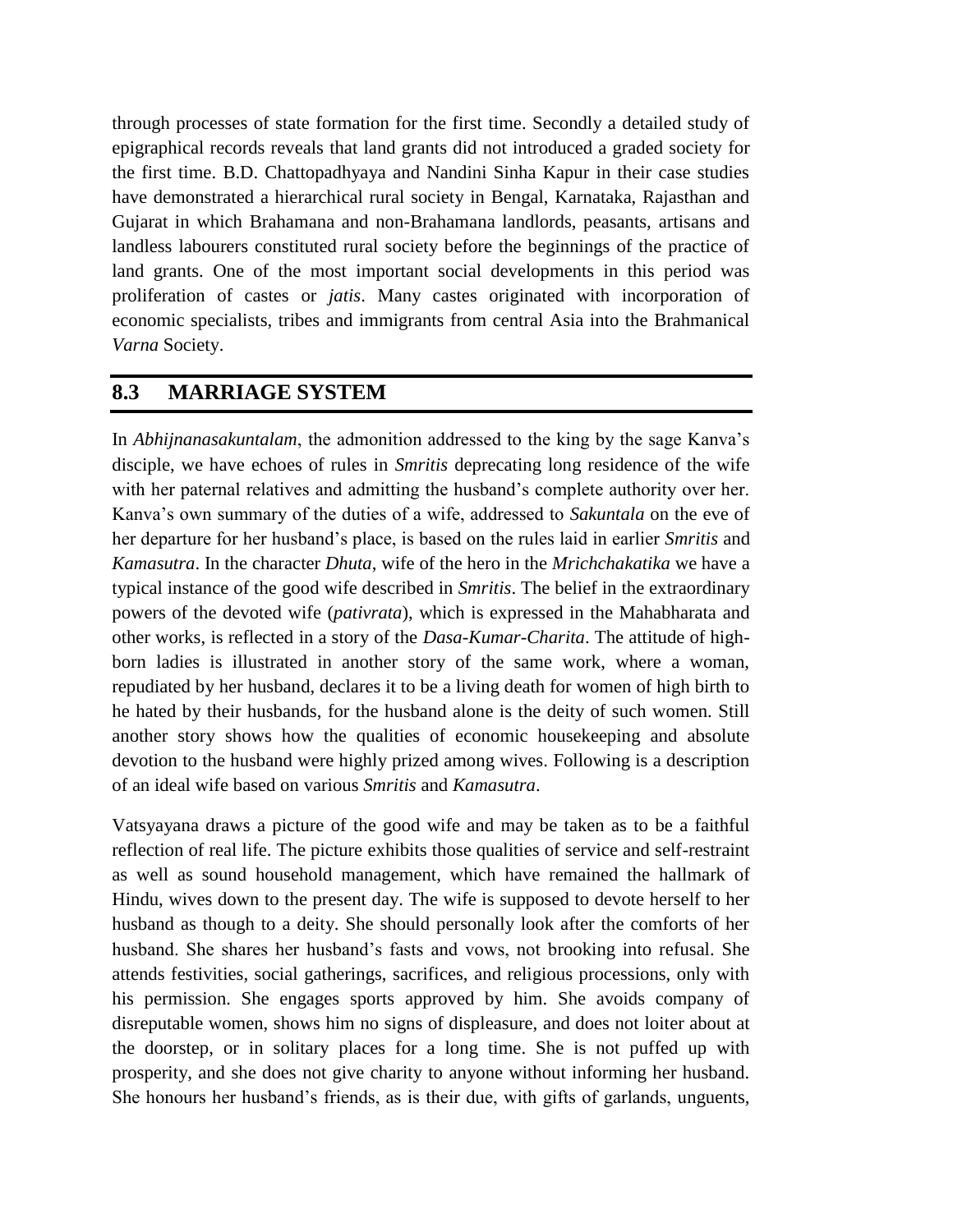- ii. The Prayagaprasasti refers to the victories of Pravarsena. ( )
- iii. The Huna invasion during Kumaragupta's time was checked by Skandagupta. ( )
- iv. Fa-Hien came to India in search of Jaina texts. ( )
- v. Ramagupta is said to be Chandragupta-II's elder brother. ( )
- vi. Sudarshanlake was repaired during Skandagupta's rule. ( )
- 2) Discuss in about ten lines the efforts made by Samudragupta for the expansion of Gupta empire.

………………………………………………………………………………………… ………………………………………………………………………………………… ………………………………………………………………………………………… ………………………………………………………………………………………… ………………………………………………………………………………………… ………………………………………………………………………………………… ………………………………………………………………………………………… ………………………………………………………………………………………… ………………………………………………………………………………………… …………………………………………………………………………………………

3) Discuss in about ten lines the military campaigns of Chandragupta-II.

………………………………………………………………………………………… ………………………………………………………………………………………… ………………………………………………………………………………………… ………………………………………………………………………………………… ………………………………………………………………………………………… ………………………………………………………………………………………… ………………………………………………………………………………………… ………………………………………………………………………………………… ………………………………………………………………………………………… …………………………………………………………………………………………

### **9.3 POLITY AND ADMINISTRATION UNDER THE GUPTAS**

We have a few important sources for the study of the Gupta polity and administration. Some literary sources like various *Smritis, Manavadharmasastra, Yajnavalka Smritis, NaradaSmriti* and Kamandaka's *Nitisara*, etc., are important sources. The *Damodarpur* and the *Eran* inscriptions throw light on Gupta administration. Let us analyse the polity and administration of the Guptas. The Gupta kings did not interfere in the administration of those regions where the kings had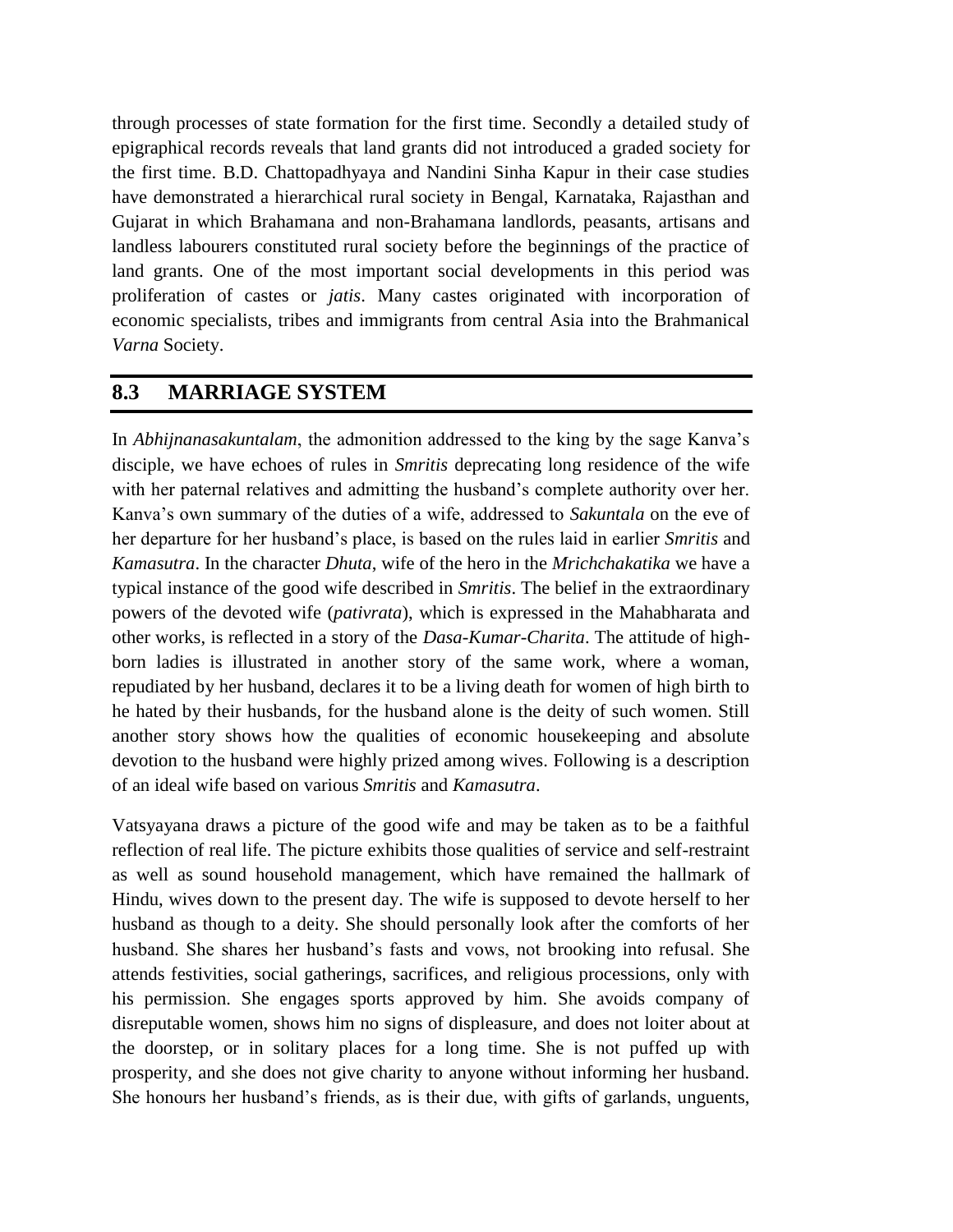accepted their suzerainty. However, this does not mean that the Guptas were ruling only through their feudatories. They had an elaborate administrative system which was in operation in areas which were directly controlled by them.

### **9.3.1 King**

The King remained the central figure of administration. However, there was a considerable change in the character of monarchy. We find that the Gupta monarchs adopted high sounding titles like: *Paramabhattaraka*, *Parama-daivata*, *Chakravarti*, *Paramesvara*, etc. For example, the Allahabad *Prasasti* of Samudragupta describes him as "*equal to the gods: Dhanada (Kubera), Varuna (Sea-God), Indra and Antaka (Vama), who had no antagonist of equal power in the world*." Like the King who has been given a divine status in the *Smriti* scriptures, the Gupta monarchs too came to be considered a divinity on earth. However, in the spirit of *Smriti* literature and that of Kalidasa we find Skandagupta in his Bhitari Pillar inscription eulogized as a person who "*subdued the earth and became merciful to the conquered people, but he became neither proud nor arrogant though his glory was increasing day by day*", and his father Kumaraguptaasa person who "*followed the true path of religion*". Such references to the monarchy indicate that instead of the supreme powers that vested in the King he was expected to follow a righteous path, and had certain duties *i.e*.,

- It was the King's duty to decide the policy of the state during war and peace. For instance, Samudragupta was prudent enough to reinstate the monarchs of *dakshinapatha* in their original kingdoms.
- It was considered a prime duty of the monarch to protect his countrymen from any invasion.
- The King was to lead the army in case of war. This is demonstrated through the campaigns of Samudragupta and Chandragupta-II.
- The King was also expected to support the Brahmanas, Sramanas and all others who needed his protection.
- He was also supposed to venerate the learned and religious people and give them every possible help.
- As the supreme judge he looked after administration of justice according to religious percepts and existing customs.
- It was the duty of the King to appoint his central and provincial officers.
- The *Prayagaprasasti* as well as the *Apratigha* type coins of Kumaragupta-I point to the appointment of successor to the throne by the reigning King.

An important political development of this period was the continuity of various kings in their regions once they had accepted the suzerainty of the Gupta King, and the Gupta King would not interfere with the administration of such regions.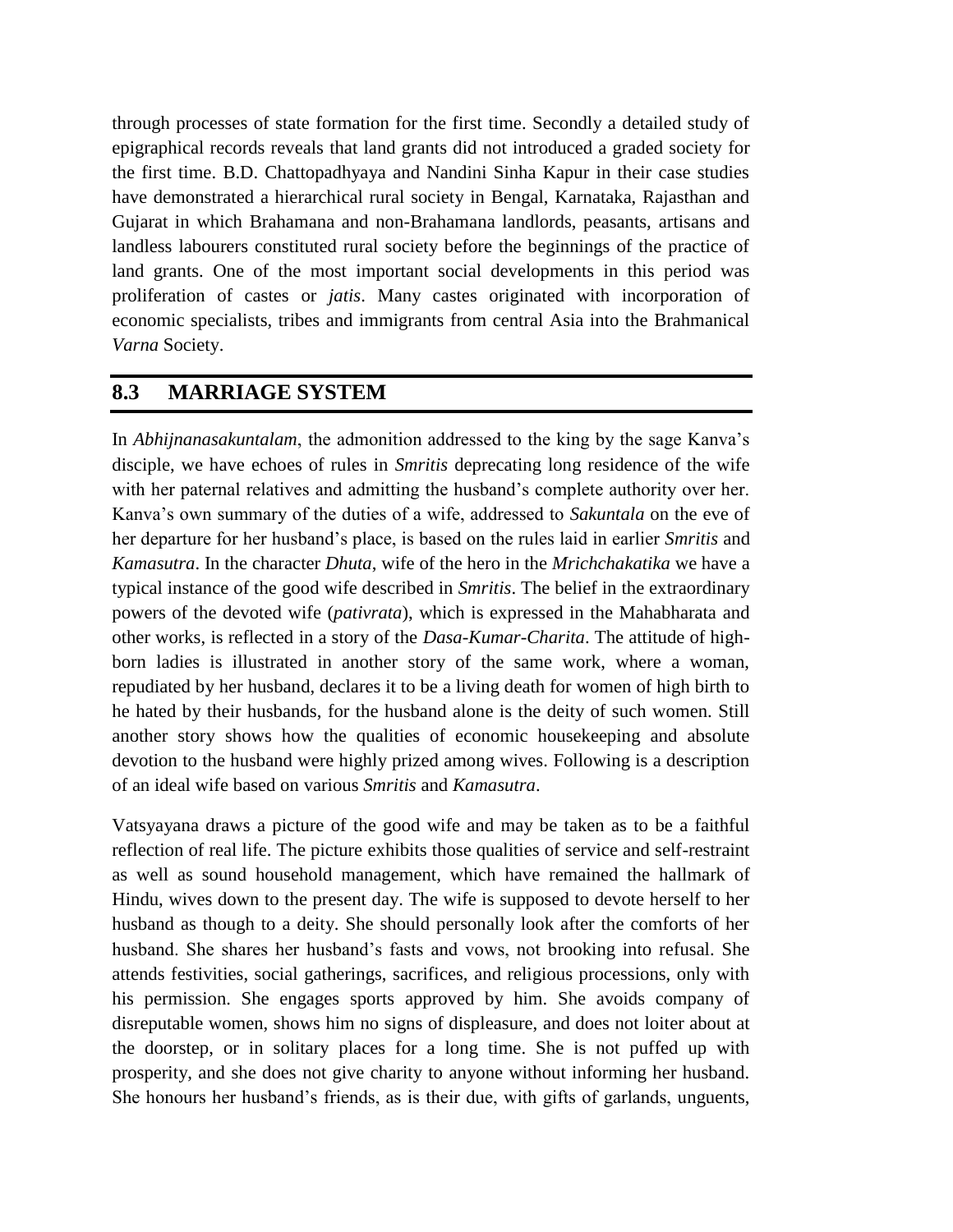#### **9.3.2 Council of Ministers and Other Officials**

The Gupta inscriptions are not very clear about the hierarchy of ministers. However, there is no doubt that the King used to take counsel of his ministers and issue written instructions to officials on all important matters.

The minister's office was perhaps hereditary. For example, the Udayagiri inscription of the time of Chandragupta-II informs us that Virasena Saba, the minister for war and peace, was holding this office by inheritance. Though the supreme judicial powers were vested in the King, he was assisted by the *Mahadandanayaka* (Chief Justice). In the provinces this work was entrusted to the *Uparikas* and in districts to the *Vishayapatis*. In villages, the headman and the village elders used to decide the petty cases. The Chinese traveler Fa-Hien states that capital punishment was not given at all.

There were some other high officials. For example, the *Mahapratihara* was the chief of the palace guards, the *Pratihara* regulated ceremonies and granted the necessary permits for admission to the royal presence. There existed an espionage system as in the earlier period. The land grant inscriptions often mention *Dutakas* who were associated with the task of implementing gifts when gifts of land were made to Brahmanas and others.

#### **9.3.3 Army**

The Guptas must have had a big army organisation. At the time of war the King led his army but ordinarily there was a minister called *'Sandhi*-*Vigrahika'* (Minister in charge of peace and war) who was helped by a group of high officials. The official title *Mahabaladhikrita* occurs in many inscriptions. Officials like *Pilupati* (head of elephants), *Asvapati* (head of horses), *Narapati* (head of foot soldiers) possibly worked under him. The army was paid in cash and its needs were well looked after by an officer-in-charge of stores called *Ranabhandagarika*. Amongst other duties this officer was to look after the supply of offensive and defensive weapons such as battle-axes, bows and arrows, spear pikes, swords, lances, javelins, etc.

#### **9.3.4 Revenue Administration**

Land revenue was the main source of the state's income besides the fines. In Samudragupta's time we hear of an officer *Gopasramin* working as *Akshapataladhikrita*. His duty was to enter numerous matters in the accounts registers, recover royal dues from the sureties of servants, to check embezzlement and recover fines for loss due to neglect or fraud.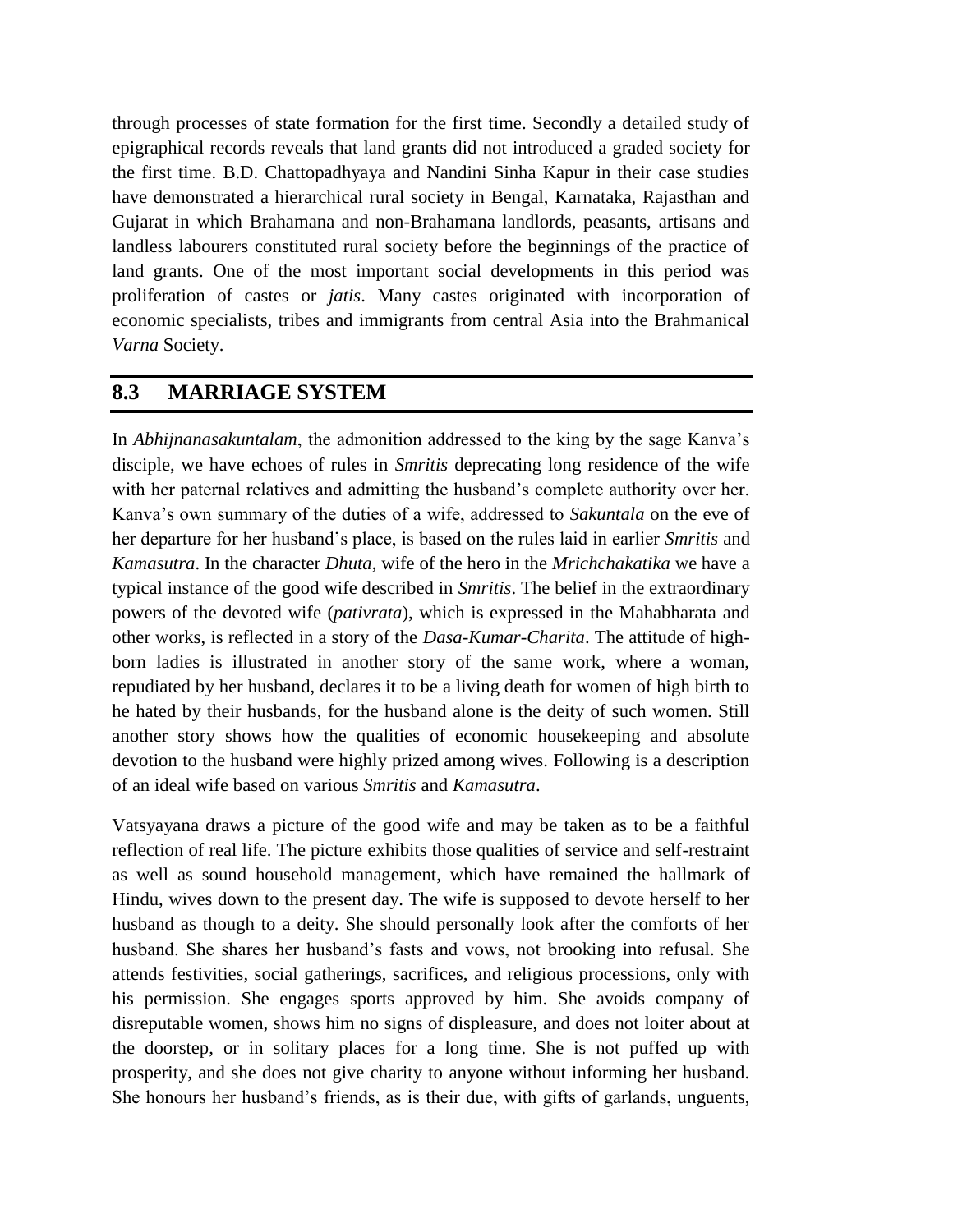Another prominent high official was *Pustapala* (record-keeper). It was his duty to make enquiries before recording any transaction. The Gupta kings maintained a regular department for the proper survey and measurement of land as well as for the collection of land revenue. Kamandaka in the *Nitisara* suggests that a King should take special care of his treasury, for the life of the state depends solely on it.

Both Kalidasa and the author of the *Narada-Smriti* state that one-sixth  $\binom{1}{6}$  of the produce should be claimed as the royal revenue. Besides this there was the *Uparikara* which was levied on cloth, oil, etc. when taken from one city to another. The organization of traders had to pay a certain commercial tax (*Sulka*), the nonpayment of which resulted in cancellation of the right to trade and a fine amounting to eight times of the original *Sulka*. The King had a right to forced labour (*Visthi*), Bali and many other types of contributions. The King's income from royal lands and forests was considered as his personal income. Besides this, the King's treasury had a right to treasure troves (treasures in the forms of coin-hoards, jewels or other valuable objects, discovered from below the earth accidentally), digging of mines and manufacture of salt.

#### **9.3.5 Judicial Administration**

The inscriptions of the Guptas do not throw any definite light on their judicial system. The *Katyayana Smriti* lays down in the traditional way that the king is the highest judge. He personally attended the court to listen to cases and was assisted by the body of Ministers (*Amatyas*), Judges (*Pradvivaka*), Brahmins (*Purohita*).In the cities, the city magistrates were assisted by the heads of the *Shrenis* or guilds, merchants, etc. In the villages, the village *panchayats* or family gatherings (*Kulas*) disposed of the cases. The criminal law as a whole was lenient as testified to by the Chinese pilgrim Fa-hien.

#### **9.3.6 Provinces, Districts and Villages**

The whole empire was divided into *Desas*, or *Rashtras*, or *Bhuktis*. The inscriptions provide us with the names of certain *Bhuktis*. In Bengal we hear of *Pundravardhara Bhukti* which corresponded to north Bengal. *Tira*-*bhukti* corresponded to north Bihar. The *Bhuktis* were governed by *Uparikas* directly appointed by the King. In areas like western Malwa we find local rulers like Bandhuvarman ruling as subordinate to Kumaragupta-I but Parnadana was appointed a governor in Saurashtra by Skandagupta.

The Province or *Bhukti* was again divided into districts or *Vishayas* under an official called *Ayuktaka* and in other cases a Vistiyapati.Hi4 appointment was made by the provincial governor. Gupta inscriptions from Bengal show that the office (*Adhikarana*) of the district- head associated with itself representation from major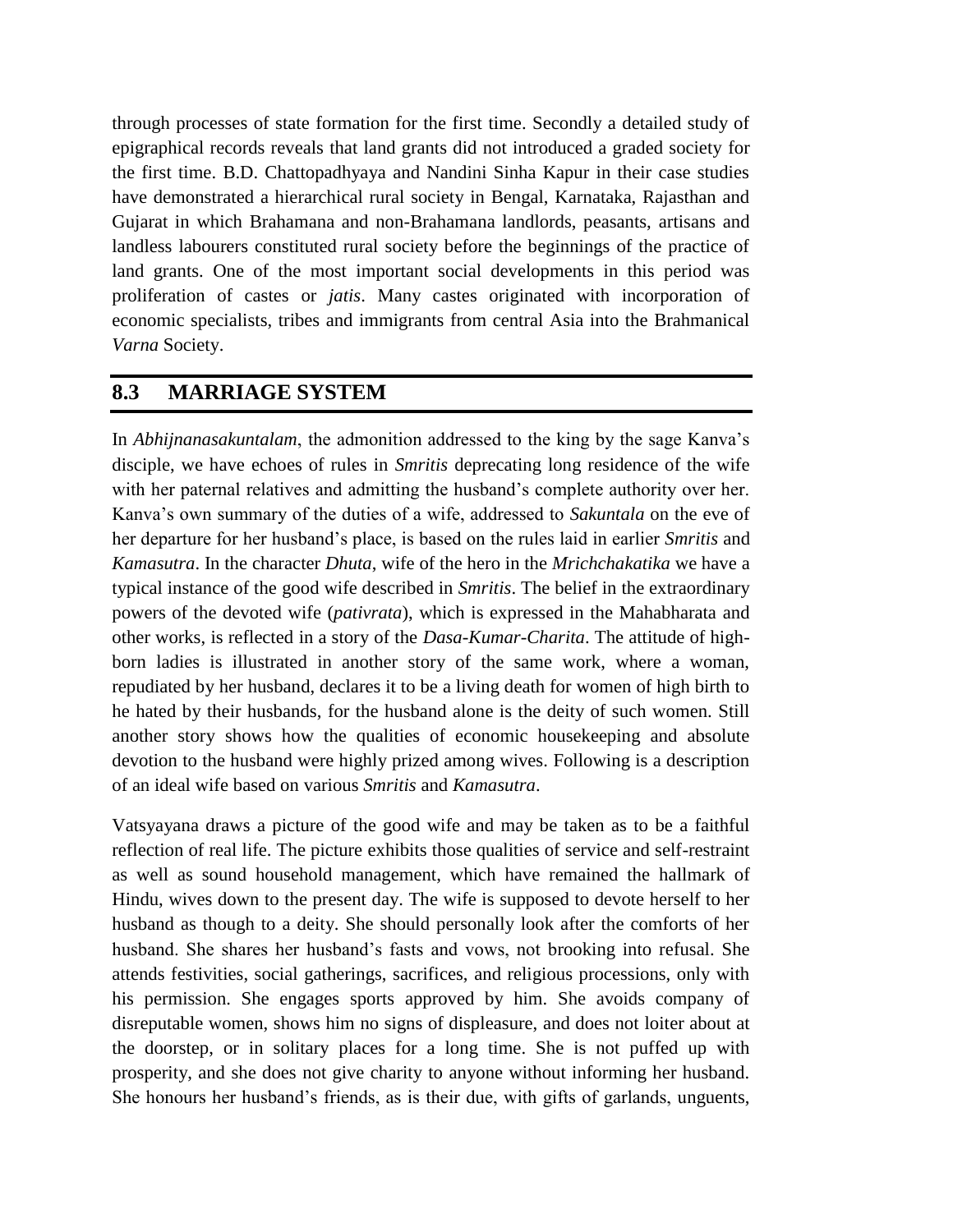local communities: the *Nagarasresthi* (head of city merchants). *Sarthavaha* (Caravan-leader). *Prathama*-*Kulika* (head of the artisan community and *Prathama Kayastha* (head of the *Kayastha* community). Besides them, there were the *Pustapalas*-officials whose work was to manage and keep records. The lowest unit of administration was the village. In villages there was a headman called *Gramapati* or *Gramadhayaksha*.

However, the Gupta inscriptions from north Bengal show that there were other units higher than the village. In some cases we find references to *Astakuladhikarana*. Different categories of villages mentioned as *Gramikas*, *Kutumbis* and *Mahattaras* sent representatives to these offices which on various occasions functioned above the level of the village.

Besides agriculturists, there were certain other groups in the villages who followed such professions as carpentry, spinning and weaving, pot-making, oil extraction, gold smithery, and husbandry. All these groups must have constituted local institutions or bodies which looked after the affairs of the village. The village disputes were also settled by these (bodies) with the help of *Grama*-*vriddhas* or village elders.

#### **Check Your Progress 2**

- 1) Mark which of the following statements are right  $(\forall)$  or wrong  $(\times)$ .
	- i. The King no more remained a central figure under the Guptas. ( )
	- ii. The King was to lead the army in case of war. ( )
	- iii. Mahadandanayaka was the minister of revenues. ( )
	- iv. One-sixth of the produce was claimed as royal revenue. ( )
	- v. The highest unit of administration was the village.( )
- 2) Write in about five lines about the revenue administration of Guptas.

………………………………………………………………………………………… ………………………………………………………………………………………… ………………………………………………………………………………………… ………………………………………………………………………………………… ………………………………………………………………………………………… 3) Write in about ten lines the powers and duties of the King. ………………………………………………………………………………………… ………………………………………………………………………………………… ………………………………………………………………………………………… ………………………………………………………………………………………… ………………………………………………………………………………………… …………………………………………………………………………………………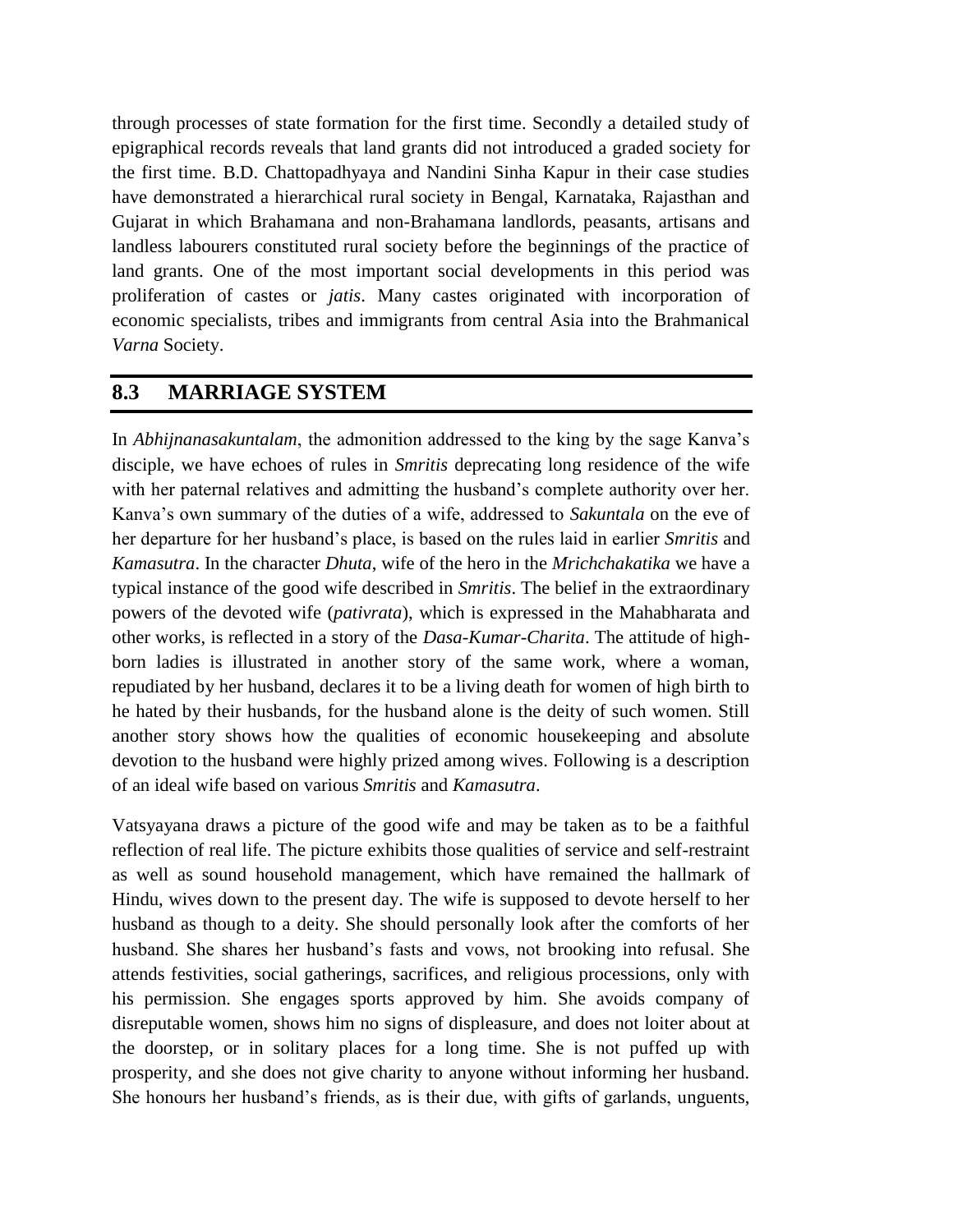………………………………………………………………………………………… …………………………………………………………………………………………

### **9.4 LET US SUM UP**

In the beginning of the fourth century CE north India was divided into many small kingdoms and chiefdoms. These kingdoms in different regions often fought with each other. It was in such a political situation that the Gupta dynasty gained power and gradually established an empire. The kings of this dynasty undertook extensive military campaigns in different regions. It was under Samudragupta and Chandragupta-II that the imperial power was properly consolidated. The Guptas remained a strong force till the time of Skandagupta but after him the process of disintegration started. Various factors like foreign invasion, dissension within the ruling family, reassertion of power by local chiefs, administrative weakness, etc. hastened the process of disintegration. Considerable changes had taken place in the Gupta polities and administration when compared to the earlier periods. An important aspect related to kingship was the continuity of various kings in their regions once they had accepted the suzerainty of the Gupta King

#### **9.5 KEY WORDS**

**Consolidation:** the action or process of making something stronger or more solid.

**Eulogize:** praise highly in speech or writing.

**Polity:** a form or process of civil government or constitution.

#### **9.6 ANSWERS TO CHECK YOUR PROGRESS EXERCISES**

#### **Check Your Progress 1**

- 1) i)  $\times$  ii)  $\sqrt{\phantom{0} }$  iii)  $\times$  iv)  $\sqrt{\phantom{0} }$  v)  $\times$
- 2) See Sub-sec. 9.2.2.1
- 3) See sec. 9.2.2

#### **Check Your Progress 2**

1) i)  $\sqrt{\phantom{0}i}$  ii)  $\times$  iii)  $\sqrt{\phantom{0}}$  iv)  $\times$  v)  $\sqrt{\phantom{0}}$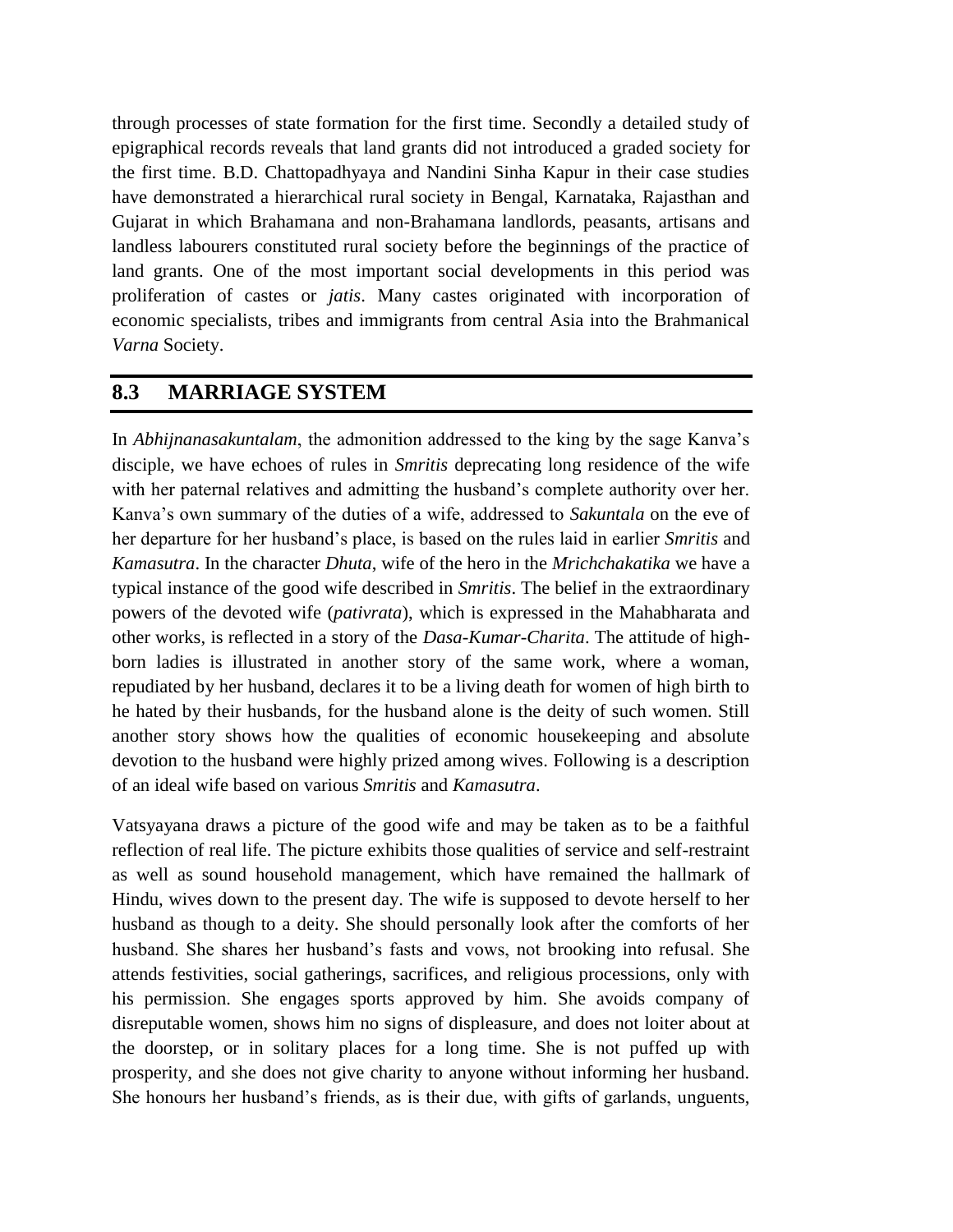- 2) See Sub-sec. 9.3.4
- 3) See Sub-sec. 9.3.1

### **SUGGESTED READINGS**

- Allchin, B. and Allchin, R., 1988. *The Rise of Civilisations in India and Pakistan*, New Delhi.
- Sharrna R.S., 1983. *Material Cultures and Social Formations in Ancient India*, New Delhi.
- Singh, U., 2009. *A History of Ancient and Early Medieval India – From the Stone Age to the 12th Century*, Delhi: Pearson.

Tripathi, R.S., 1942. *History of Ancient India,* Delhi: Motilal Banarsidas.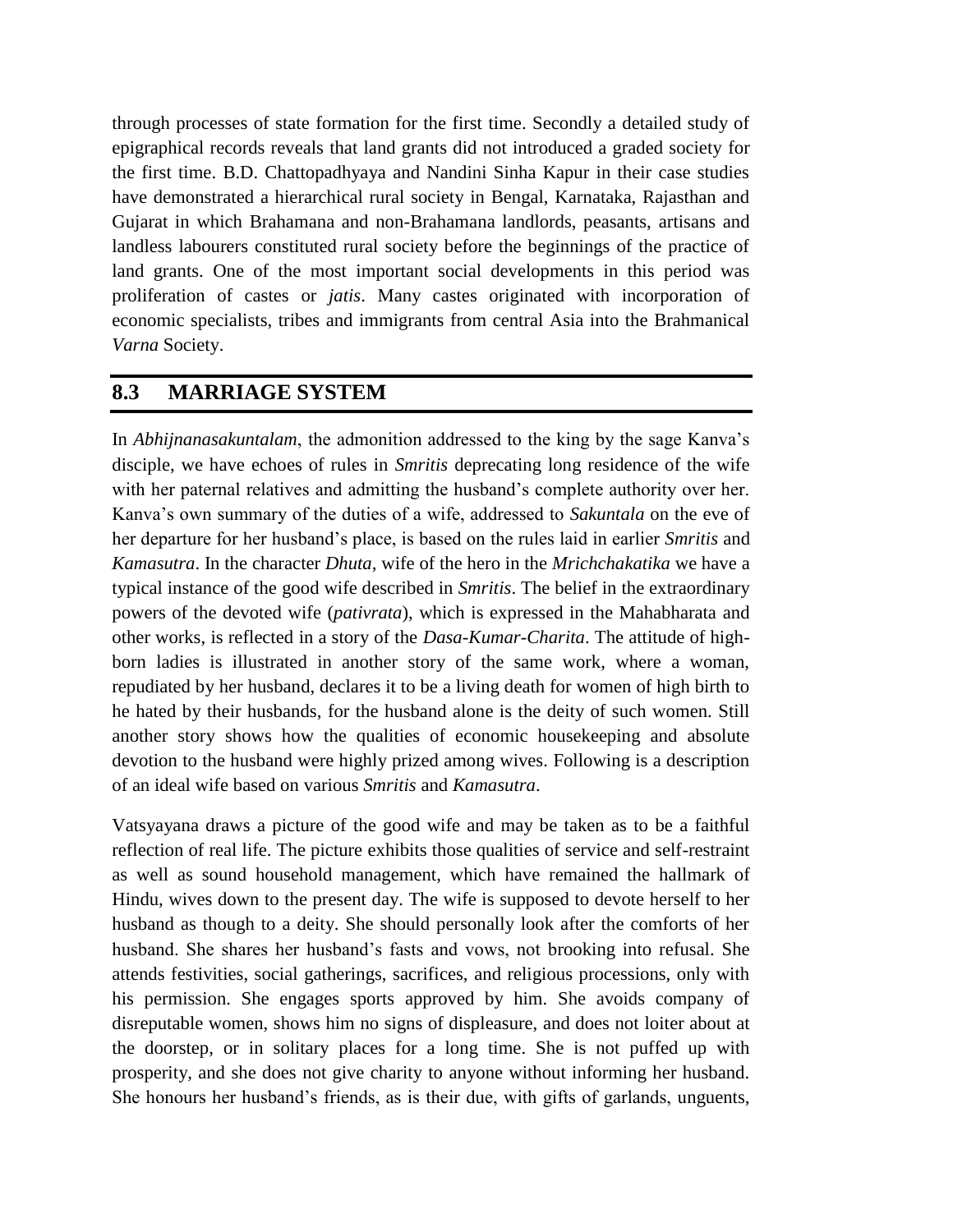## **UNIT 10 : POST-GUPTA POLITIES - PALLAVAS, CHALUKYAS, AND VARDHANAS**

#### **Structure**

| 10.0 | Objectives                                                                  |
|------|-----------------------------------------------------------------------------|
| 10.1 | Introduction                                                                |
| 10.2 | Pallavas                                                                    |
| 10.3 | Chalukyas                                                                   |
| 10.4 | 10.3.1 Chalukyas Badami<br>10.3.2 Chalukyas Vengi<br>Vardhanas/Pushyabhutis |
|      | 10.4.1 Harshavardhana                                                       |
| 10.5 | Let Us Sum Up                                                               |
| 10.6 | Key Words                                                                   |

10.7 Answers to Check Progress Exercises

### **10.0 OBJECTIVES**

After reading this unit you will be able to:

- learn about the political changes that took place after the disintegration of the Gupta empire,
- know about the emergence of various political powers which were gradually gaining importance,
- discuss the origin and growth of the power of the Pallavas, Chalukyas and Vardhanas.

### **10.1 INTRODUCTION**

After the downfall of the Gupta Empire, the provinces and feudatory states declared their independence and number of new political powers emerged both in northern and southern India. In certain regions new kingdoms emerged and in other areas the dynasties which had earlier accepted Gupta suzerainty now declared their independence. In this unit we will discuss about the rise of the major political powers *i.e.* Pallavas, Chalukyas and Vardhanas/Pushyabhutisin the post Gupta era.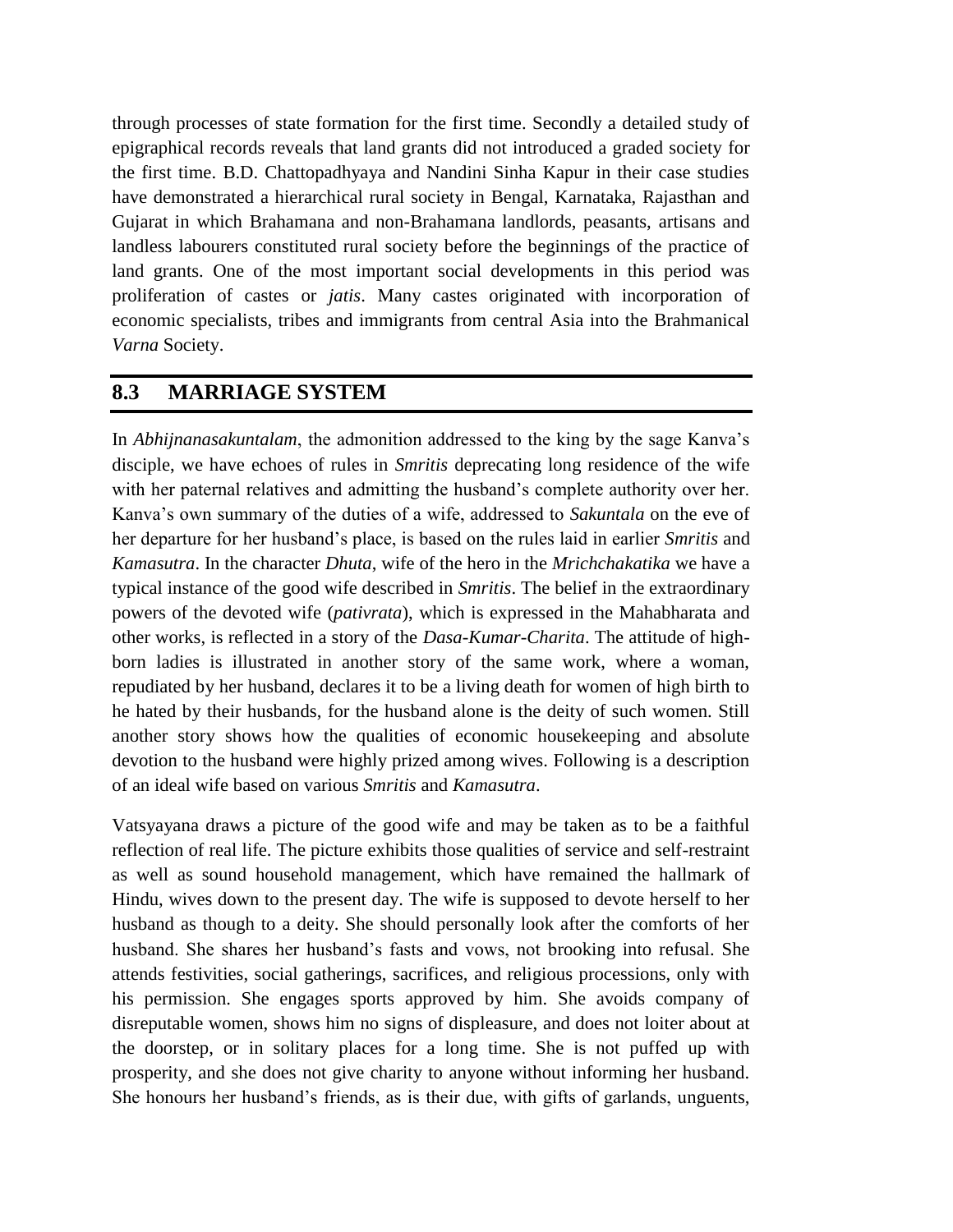### **10.2 PALLAVAS**

The Pallavas were one of the most important powers of South India. They replaced the Ikshvakus from the Krishna-Guntur region. After the fall of the Satavahanas, the Pallavas made themselves the masters of the entire region from Krishna to the Palar River with Kanchi as their capital. A variety of opinions exist regarding the genealogy and chronology of the Pallavas. The term Pallava means 'creeper', and is a Sanskrit version of the Tamil word '*tondai'*, which also carries the same meaning. Probably the Pallavas were a local tribe who established their authority in the Tondainadu or the land of creepers. The earliest records of the Pallavas are inscriptions in Prakrit, Sanskrit and Tamil languages.

Simha Vishnu (575-600 CE) was one of the most powerful rulers of the Pallava kingdom. He waged war against the Cholas, the Pandyas and their allies. During the last quarter of the 6<sup>th</sup> century CE he extended his power up to the Kaveri River. He was succeeded by his son Mahendravarman-I (600-630 CE). He was a dramatist, musician and a poet. He was the author of a play, '*Mattaritasa-Prahasana*'. He suffered several defeats at the hands of Chalukya king Pulakesin-II. Pulakesin-II even occupied Vengi and appointed his brother Vishnuvardhana as the viceroy of that area. Later on Vishnuvardhana started the line of the Eastern Chalukyas with Vengi as the capital.

Narasimhavarman-I (630-660 CE) was the son and successor of Mahendravarman-I. His surname was Mahamalla. He not only resisted the second invasion of Pulakesin-II, but also killed him and thereafter captured the Chalukyan capital Vatapi or Badami. After this success he won the title of 'Vatapikonda'. During his reign the famous Chinese pilgrim Hiuen-tsang visited Kanchi in 642 CE. He was a great lover of art.

The Chalukya king Vikramaditya-I defeated and killed the Pallava ruler Mahendravarman-II (668-670 CE). The next Pallava ruler Parameshwaravarman-I (670-680 CE) lost his capital Kanchi to Chalukya king Vikramaditya-I, soon recovered it. Parameshwaravarman-I was succeeded by his son and successor Narasimhavarman-II (680-720 CE).He is also known as Rajasimha. His period is marked by peace and prosperity. The famous Kailasanatha temple of Kanchi and the Shore temple at Mahamallapura were constructed by him. He is said to have sent embassies to China. Maritime trade flourished during his reign.

The next Pallava ruler Parameshwaravarman-II (728-731 CE) faced the combined attack of Chalukyas and the Gangas and he was killedin that attack. During the reign of Pallava king Nandivarman II (731-795CE), the Chalukya king Vikramaditya II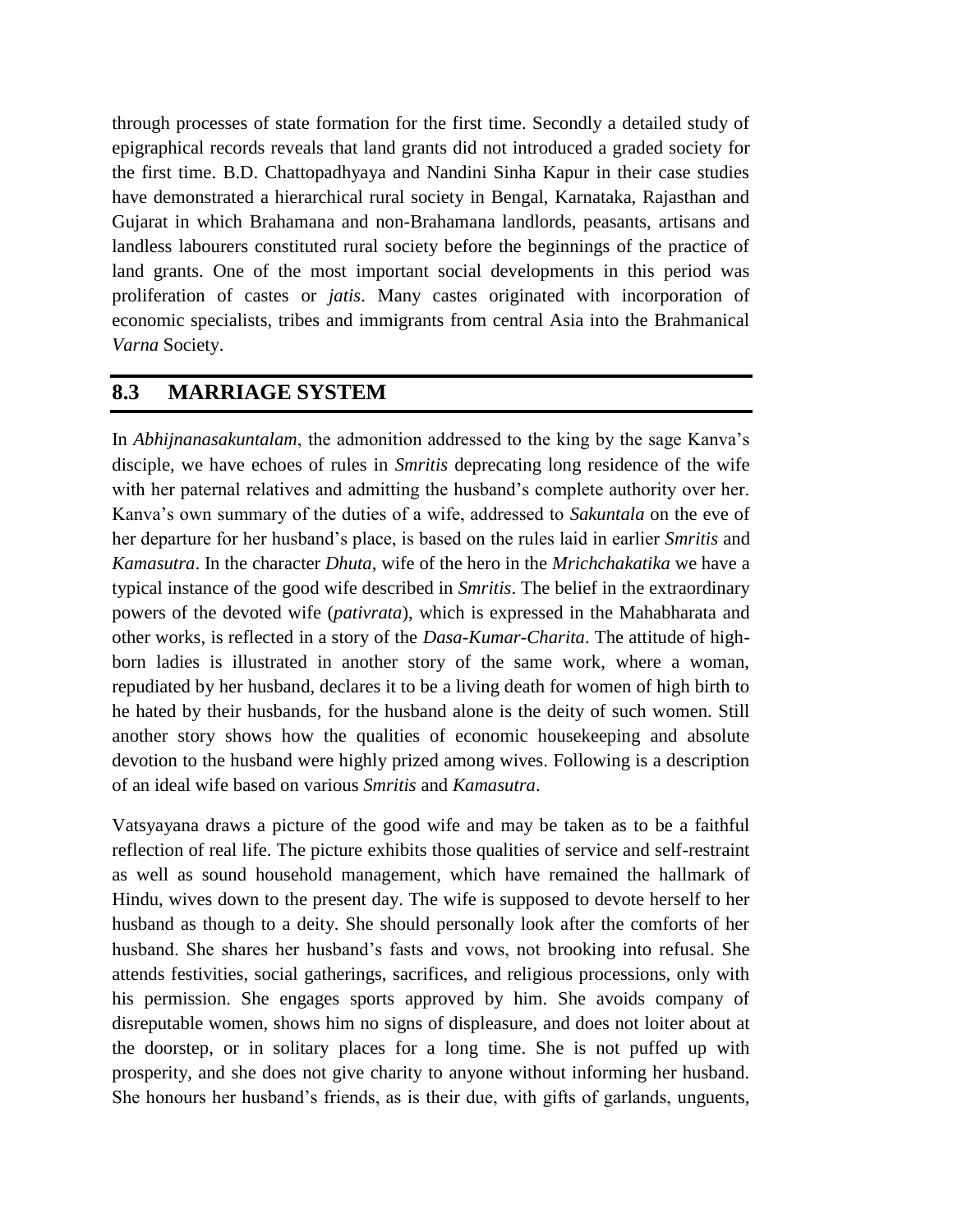invaded and captured the Pallava capital, but withdrew from Kanchi without destroying it. Nandivarman-II constructed the Vaikuntaperumal temple at Kanchi.

Aparajita was the last ruler of the Pallavas. He was defeated by Aditya Chola-I in the early  $10<sup>th</sup>$  century CE. Thus the Imperial Cholas overthrew the Pallavas and this marked an end to the Pallava rule.

The Pallava rulers greatly contributed in the field of art, architecture and literature. A large number of temples were constructed by the Pallava rulers which are known for their architectural beauty. Amongst such temples mention may be made of the rockout temples at Bhairavakonda, the Anantesvara temple at Undavalli, the Rathas of Mahabalipuram, the Shore temple of Jalashayanaswami, the Kailashanatha temple at Kanchipuram, the Vaikuntaperumal temple at Kanchi, the Muktesvara temple, and the Matangesvara temple at Kanchi etc. The best example of Pallava sculpture is the 'Descent of the Ganga' or Arjuna's Penance at Mahabalipuram.

The Pallava capital Kanchi was a great center of Sanskrit learning and Sanskrit was the official language of the Pallavas. Both Bharavi, the author of Kiratarjuniyam and Dandin, the author of Dasakumarcharitam, lived in the Pallava court.

### **10.3 CHALUKYAS**

The Chalukyas were one of the most important regional powers amongst others that emerged in southern India in the post Gupta era. From the mid-sixth century CE the Chalukyas had replaced the Vakatakas as the major power in the Deccan. The Chalukyas claimed descent from the lunar race but opinion differs regarding their origin. The Chalukyas ruled over four different regions of India at different periods of time. They were assuch known as the Chalukyas of Badami, the Chalukyas of Vengi, the Chalukyas of Kalyani and the Chalukyas of Anhilwada. However, we will confined our discussion to Chalukyas of Badami and Vengi, as Chalukyas of Kalyani and Anhilwada came to power after 750 CE.

#### **10.3.1 ChalukyasBadami**

The Chalukyas began their base at northern Mysore at Vatapi or Badami and the adjacent Aihole. From here they moved northwards and then they annexed the former kingdom of theVakatakas, which was centered round Nasik and the upper Godavari. The Chalukya power at Badami had a humble beginning under Jayasimha and his son Ranaraga. It is said that after defeating the Rashtrakuta king Indra, Jayasimha established his authority at Badami and marked the beginning of the political history of the Chalukyas. Pulakesin-I (550-566 CE) was the third ruler of the Chalukyas of Badami and he was the real founder of the Chalukya dynasty of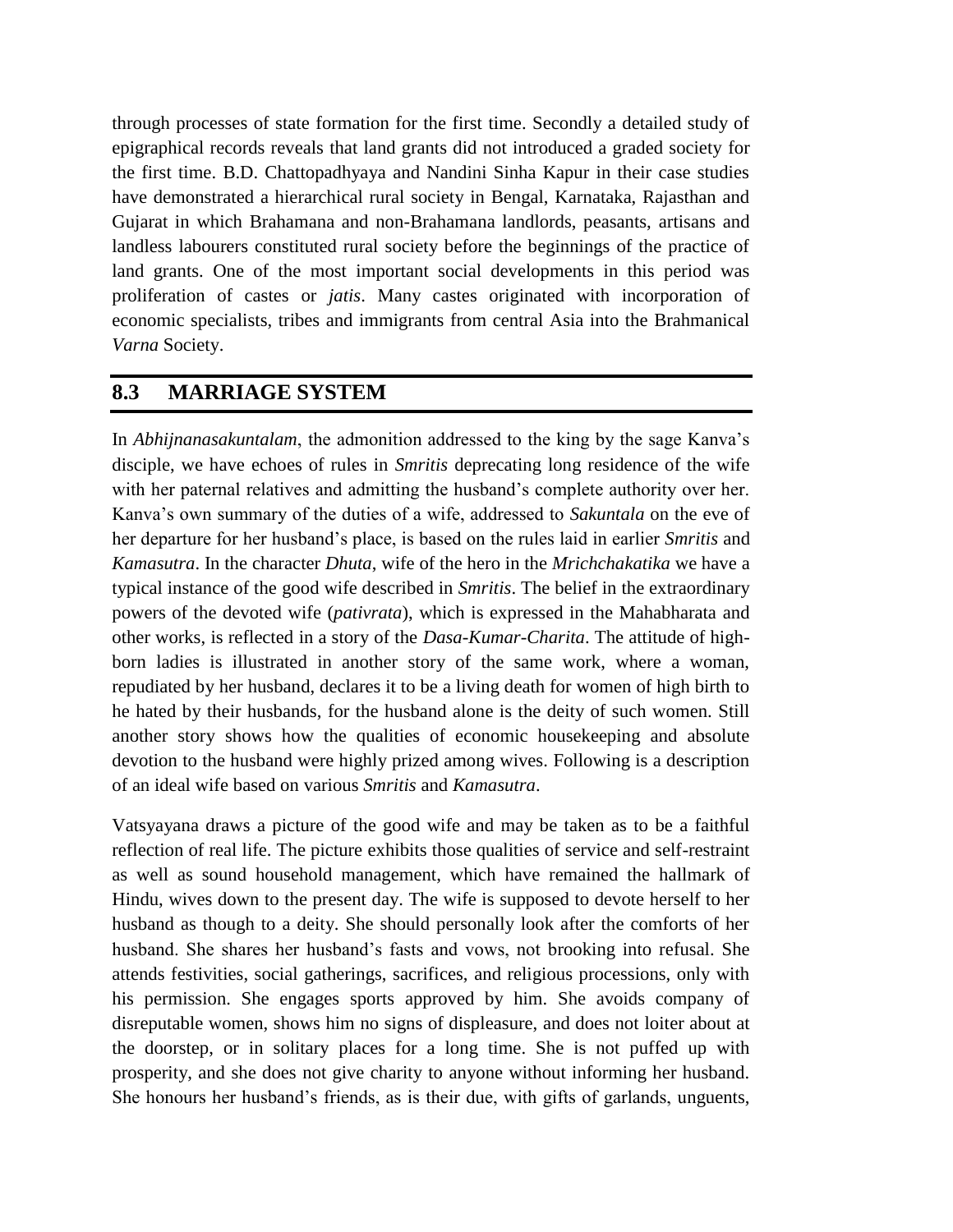Badami. Hemade Vatapi or Badami as his capital. He adopted the title of "Vallabhashvara" and also performed the 'Ashvamedha' sacrifice. He was succeeded by Kirtivarman-I. By defeating the Mauryas of North-Konkana and the Nalas of Nanavadi, Kirtivarman-I extended his kingdom. He invaded the territories of Bihar and Bengal in the north and the Chola-Pandya region in the south. He was succeeded by his brother Mangalesa. Mangalesa began to rule as a regent because Pulakesin-II (the son of Kirtivarman-I) was a minor. Mangalesa defeated the Kalachuris of Chedi and established the authority of the Chalukyas over the entire areas between the western and eastern seas. Soon a civil war started between Mangalesa and Pulakesin-II when the former refused to hand over the power to the later. In this fight Mangalesa met his death.

Pulakesin II after defeating his uncle Mangalesa, ascended to the throne in 609 CE. He raised the power and prestige of the Chalukyas of Badami. He adopted the title of Satyashraya. The western Gangas and the Alupas in the south and the Latas, Malavas and Gurjaras in the north accepted the suzerainty of Pulakesin-II. He even defeated Harshavardhana. His first expedition against the Pallava ruler Mahendravarman-I was a great success and he annexed Vengi. Pulakesin-II appointed his brother Vishnuvardhanaas Yuvaraja to govern that area. This marked the beginning of the Eastern Chalukyas or the Chalukyas of Vengi. Unfortunately Pulakesin's second invasion against the Pallavas ended in failure. In about 642 CE the Pallava king Narasimhavarman-I occupied the Chalukya capital at Badami. Probably in this fight Pulakesi- II was killed. Pulakesin-II sent an ambassador to Iran in 625 CE and in return the Iranian king Khusrau-II also sent an ambassador to the Chalukya capital Badami. In about 641 CE the famous Chinese pilgrim Hiuen-tsang visited the kingdom of Pulakesin-II. Pulakesin-II also encouraged art and architecture and also promoted religion and learning. His court poet Ravi Kirti wrote his eulogy in the Aihole inscription.

Pulakesin-II was succeeded by his son Vikramaditya-I. Here stored the power of the Chalukyas by regaining the territories which were earlier lost to the Pallavas. He even plundered the Pallava capital Kanchi. He was succeeded by his son Vinayaditya, whose region was generally peaceful and prosperous. The next ruler of the dynasty was Vijayaditya. His region was the longest, the most prosperous and peaceful one. Vikramaditya-II succeeded him. It is said that Vikramaditya-II had overrun Kanchi three times. In around740 CE he completely routed the Pallavas which marked the end of the Pallava supremacy in southern India. He also resisted the Arab invasion of south Gujarat. The last ruler of the Chalukyas of Badami was Kirtivarman-II. He was defeated by one of his feudatories, Dantidurga. Thereafter Dantidurga founded the Rashtrakuta dynasty which finally put an end to the Chalukya dynasty of Badami.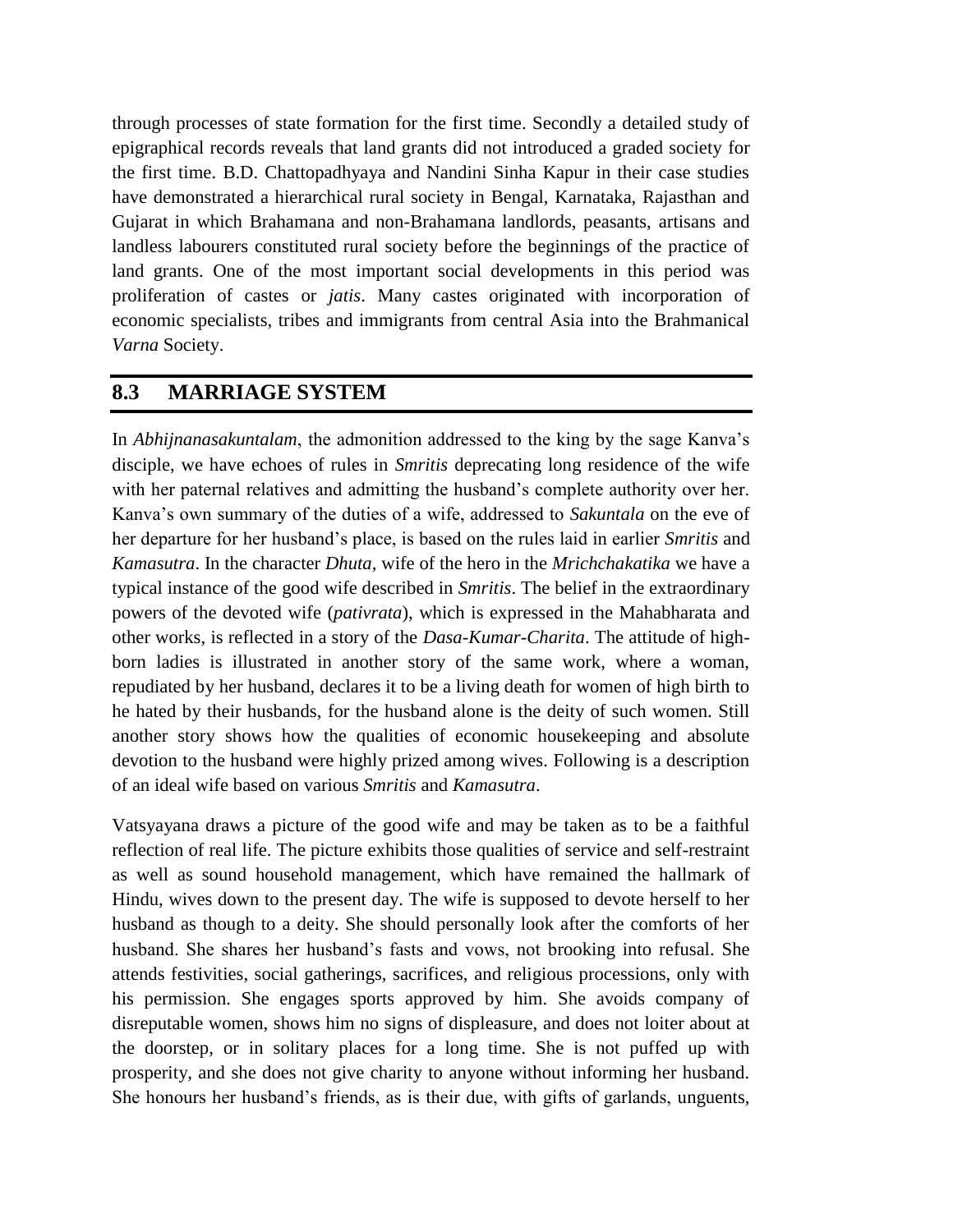The Chalukya rulers of Badami had immense contribution in the field of art, architecture and temple-building. They had developed the Deccan or Vesara style in the building of structural temples. They also had perfected the art of stone building without mortar. Under their patronage, the Buddhists, Jainas and Brahmanas competed with each other in building cave temples. Large numbers of temples were constructed under the patronage of the Chalukya rulers of Badami. These temples represented various architectural styles. Some of the temples constructed during that period were the temples at Aihole and Badami, the Ladhkan temple, the Durga temple, the Hucimaligudi temple, the Jain temple at Meguti, the Melagitti Sivalaya, the Papanath temple and the Virupaksha temple etc.

#### **10.3.2 Chalukyas Vengi**

Pulakeshin-II conquered the eastern Deccan, corresponding to the coastal districts of modern [Andhra Pradesh](https://en.wikipedia.org/wiki/Andhra_Pradesh) in 616, defeating the remnants of the [Vishnukundina](https://en.wikipedia.org/wiki/Vishnukundina) kingdom. He appointed his brother [Kubja Vishnuvardhana](https://en.wikipedia.org/wiki/Kubja_Vishnuvardhana) as Viceroy in 621 CE. Thus the Eastern Chalukyas were originally of Kannada stock. After the death of Pulakeshin-II, the Vengi Viceroyalty developed into an independent kingdom and included the region between [Nellore](https://en.wikipedia.org/wiki/Nellore) and [Visakhapatnam.](https://en.wikipedia.org/wiki/Visakhapatnam) After the decline of the Badami Chalukya empire in the mid-8th century, territorial disputes flared up between the Rashtrakutas, the new rulers of the western deccan, and the Eastern Chalukyas. For much of the next two centuries, the Eastern Chalukyas had to accept subordination towards the Rashtrakutas. Apart from a rare military success, such as the one by Vijayaditya-II (c.808–847 CE), it was only during the rule of Bhima-I (c.892–921 CE) that these Chalukyas were able to celebrate a measure of independence. After the death of Bhima-I, the Andhra region once again saw succession disputes and interference in Vengi affairs by the Rashtrakutas.

The fortunes of the Eastern Chalukyas took a turn around 1000 CE. Danarnava, their king, was killed in battle in 973 CE by the Telugu Choda King Bhima who then imposed his rule over the region for twenty-seven years. During this time, Danarnava's two sons took refuge in the [Chola](https://en.wikipedia.org/wiki/Chola) kingdom. Choda Bhima's invasion of Tondaimandalam, a Chola territory, and his subsequent death on the battlefield opened up a new era in Chola–Chalukya relations. Saktivarman-I, the elder son of Danarnava was crowned as the ruler of Vengi in 1000 CE, though under the control of king [Rajaraja Chola-I.](https://en.wikipedia.org/wiki/Rajaraja_Chola_I) This new relationship between the Cholas and the coastal Andhra kingdom was unacceptable to the Western Chalukyas, who had by then replaced the Rashtrakutas as the main power in the western Deccan. The Western Chalukyas sought to brook the growing Chola influence in the Vengi region but were unsuccessful.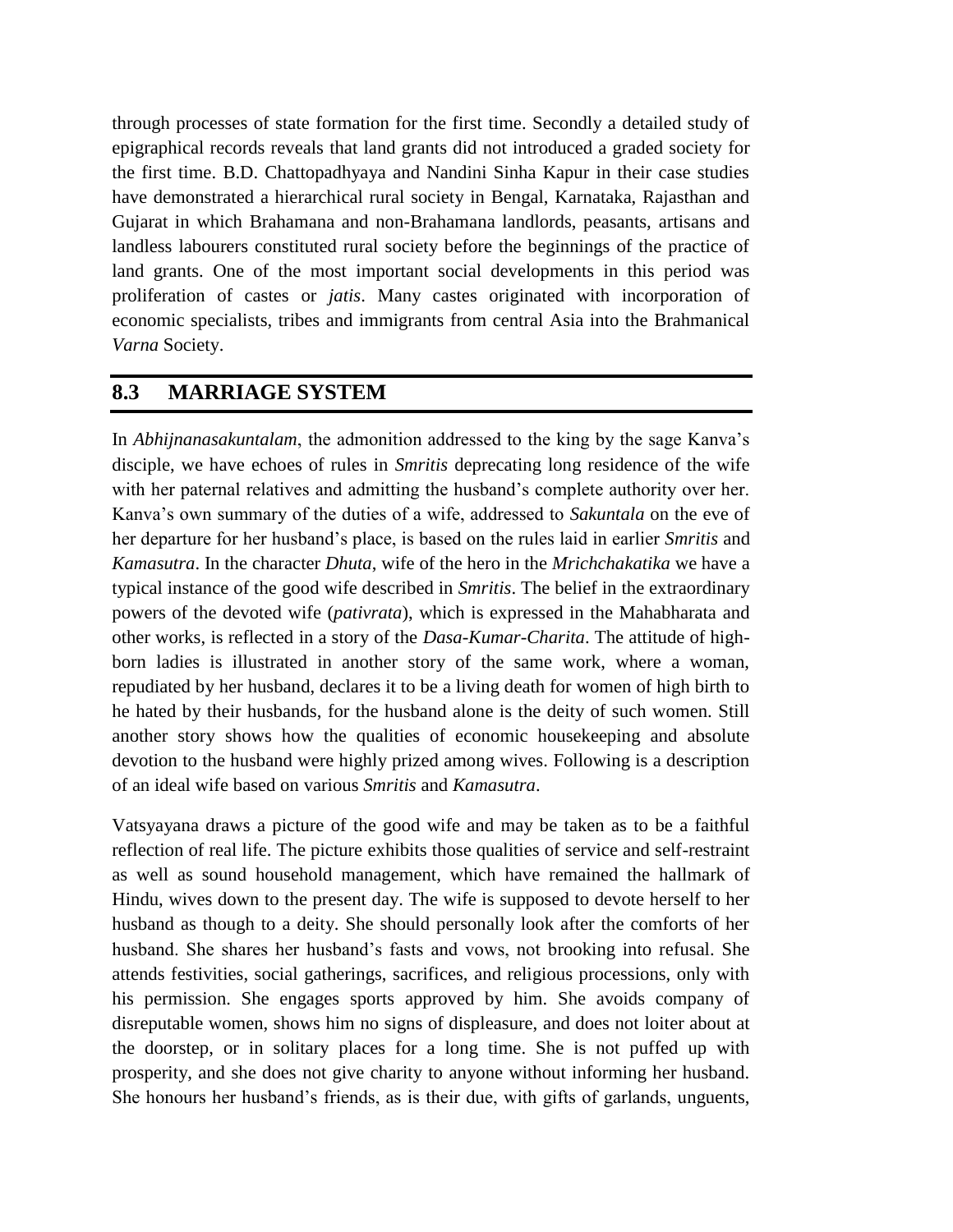Initially, the Eastern Chalukyas had encouraged Kannada language and literature, though, after a period of time, local factors took over and they gave importance to [Telugu language.](https://en.wikipedia.org/wiki/Telugu_language) Telugu literature owes its growth to the Eastern Chalukyas.

### **10.4 VARDHANAS/PUSHYABHUTIS**

A variety of sources inform us about the rise of the family of Pushyabhutis which first ruled from Thaneshwar in Haryana and later from Kanauj in Uttar Pradesh. These sources include the text *Harshacharita* of Banabhatta, accounts of Hiuen-tsang and some inscriptions and coins etc. Banabhatta informs us that the founder king of this dynasty at Thaneshwar was Pushyabhuti and that the family was known as Pushyabhutivamsa. However, the inscriptions of Harsha make no reference to him. The Banskhera and Madhuvan plates and royal seals mention five earlier rulers among whom the first three are given the title of Maharaja. This may indicate that they were not sovereign monarchs. The fourth king Prabhakarvardhana has been described as a Maharajadhiraja which makes us infer that he was an independent monarch and had established matrimonial relations with the Maukharis by marrying his daughter Rajyasri with Grahavarman.

Thaneshwar, during this time (about 604 CE) was threatened by the Hunas from the western side. Banabhatta has described Prabhakarvardhana as "a lion to the Huna deer". According to him an army under Rajyavardhana was sent to defeat the Hunas but due to the sudden illness of his father he had to come back. With Prabhakarvardhana's death the family had to face troubled times for a while. The Malava king killed Grahavarman and took, Rajyasri prisoner. It appears that the Malava and the Gauda kings entered into alliance and even Thaneshwar was threatened. Rajyavardhana defeated the Malavas but was killed through treachery by Sasanka, the Gauda king. Now it was Harsha's responsibility to seek revenge and in due course he was able to establish a strong empire.

#### **10.4.1 Harshavardhana**

Harsha ascended the throne of Thaneshwar around 606 CE and immediately marched against the Gaudas. He also entered into an alliance with Bhaskarvarmanthe king of Pragjyaotisha (Assam) as both had a common enemy in Sasanka, the king of Gauda (Bengal). We have no information whether Harsha entered into battle with Sasanka but he was able to save his sister Rajyasri and the kingdoms of Thaneshwar and Kanauj were combined with Harsha now ruling from Kanauj. In fact Hiuentsang's account mentions him and his predecessors as rulers of Kanauj. Both Bana and Hiuen-tsang refer to Harsha's vow of defeating other kings. Subsequently, he fought the rulers of Valabhi and Gurjaras in the west; Chalukyas in the Deccan; and Magadha and Gauda in the east: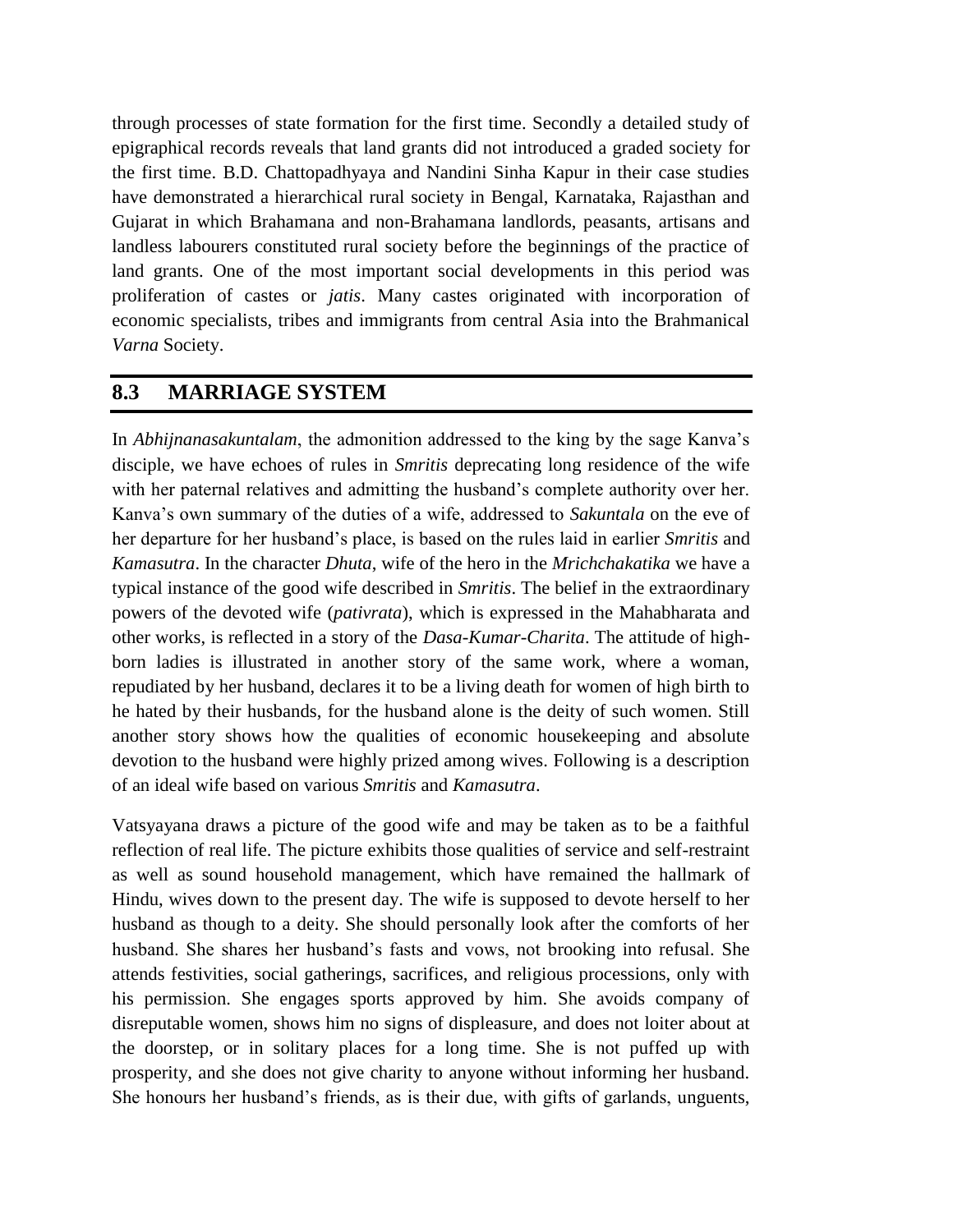- The Maitrakas of Valabhi had emerged as a strong power in the Saurashm region of Gujarat. Valabhi is generally identified with Wala, 18 miles from Bhavnagar in Kathiawar. We find the names of five Valabhi kings who were contemporaries of Harsha. Hiuen-tsang has mentioned the Valabhi king Dhruvasena-II Baladitya as Harsha's son-in-law who also attended the religious assembly called by Harsha at Prayaga. This indicates that Harsha's hostilities with Valabhis ended through a matrimonial alliance. However, through the inscriptions of Gurjara kings we know that their king Dadda-II, had supported the Valabhis. The Valabhis remained a strong power during the reign of Harsha.
- From Bana's account we know that the Gurjaras were hostile to the Vardhanas. A family of Gurjara rulers was ruling at Nandipuri in the Broach region of Gujarat in this period. This might have continued during the period of Harsha. It appears that the Gurjaras accepted the suzerainty of Chalukyas of Badami in Karnataka as a safeguard against Harsha, for the Aihole inscription mentions Lata, Malava and Gurjara as feudatories of Pulakasin-II, the Chalukya ruler.
- An eulogy or prasasti of Pulakasin-II, placed on a temple wall at Aihole, also mentions Pulakesin's military success against Harshavardhana.
- Hiuen-tsang's account mentions that instead of his victories over many kingdoms he was not able to defeat Pulakasin-II, the Chalukya ruler of Badami in Karnataka. We have no details of the battle and where it was fought but this is clear that Harsha could not achieve success against Pulakesin-II.
- Harsha was successful in his eastern campaigns. A Chinese account mentions him as the king of Magadha in 641 CE, we have already mentioned his alliance with Bhaskaravarman the king of Assam and it is possible that they jointly conducted campaigns in Bengal and other parts of eastern India.
- Harsha had diplomatic relations with the Chinese for his contemporary Tang emperor sent three embassies to his court. The last of these, under Wang-hiuentse, arrived in India in 647 CE when Harsha was no longer alive. Harsha himself had sent a Brahmana envoy to China in 641 CE. Harsha ruled for a period of 41 years and is said to have died about 647 CE. The administrative set-up under Harsha was in some ways a continuation of the system prevalent under the Guptas. Hiuen-tsang mentions that Harsha used to take up tours throughout his kingdom. The king remained the supreme authority, assisted by his ministers and other officials of different categories.

For example, the Madhuban copper plate mentions the names of various officials like *uparika* (provincial governor), *Senapati* (Army chief), *Dutaka* (informer), etc. However, his inscriptions, Bana's *Harshacharita* and Hiuen-tsang's account leave no doubt that the stability of the administration and of the empire had come to depend much on the support of allies and feudatories (*Samantas* and *Mahasamantas*). The officials, it appears, were not paid salaries in cash. Instead, they were given land as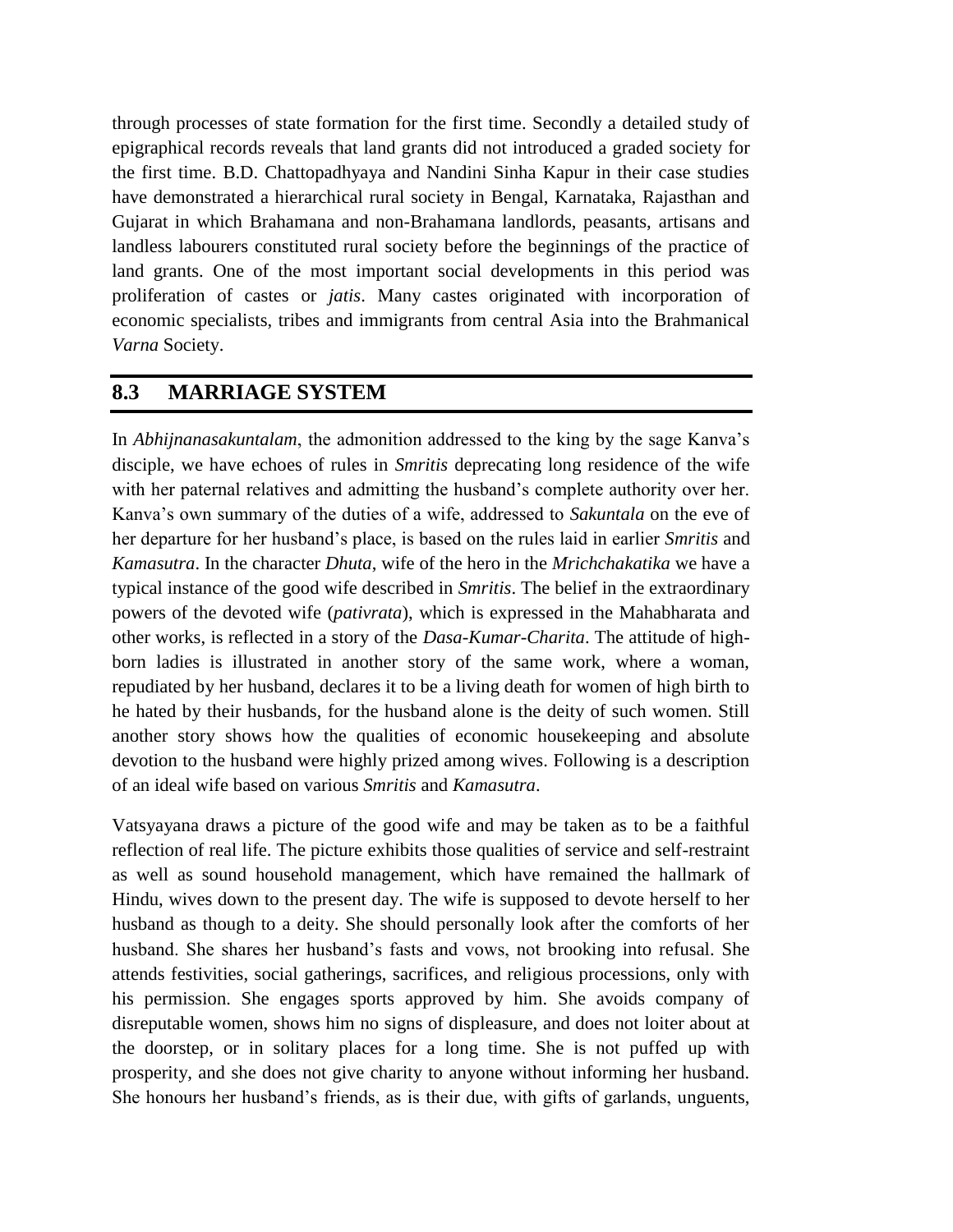payment for their services. The law and order situation seems to have slackened during this period as Hiuen-tsang himself had to face plunder by dacoits.

The Banskhera, Nalanda and Sonepat Inscriptions of Harsha describe him as a worshipper of Siva. However, later on he became a Buddhist and convened a conference at Kanauj. Here the doctrines of Mahayana were propagated with utmost precision. This assembly, according to Hiuen-tsang, was attended by eighteen kings and three thousand monks and continued for eighteen days. Another such event during Harsha's reign was the Quinquennial distribution ceremony at Prayaga. Harsha performed five such ceremonies in his last thirty years. He used to distribute all the treasures accumulated during the last five years in these ceremonies.

Learning and education got royal patronage during this period. Nalanda University had more than ten thousand students. Harsha had given hundred villages in donation to this University.

#### **Check Your Progress**

- 1) Which of the following statements are right  $(\sqrt{})$  or wrong  $(x)$ ?
	- i. Narasimhavarman-I was the son of Mahendravarman I. ( )
	- ii. Aparajita was the first ruler of the Pallavas. ( )
	- iii. Jayasimha defeated the Rashtrakuta king Indra. ( )
	- iv. Hiuen-t-sang was an Arab traveller. ( )
	- v. Harsha defeated Pulakesin-II. ( )
	- vi. Harsha did not convene a Buddhist conference. ( )
- 2) Explain in ten lines about conflict between Pallava-Chalukya.

………………………………………………………………………………………… ………………………………………………………………………………………… ………………………………………………………………………………………… ………………………………………………………………………………………… ………………………………………………………………………………………… ………………………………………………………………………………………… ………………………………………………………………………………………… ………………………………………………………………………………………… ………………………………………………………………………………………… …………………………………………………………………………………………

3) Discuss the conquest of Pulakesin-II. Answer in ten lines.

………………………………………………………………………………………… …………………………………………………………………………………………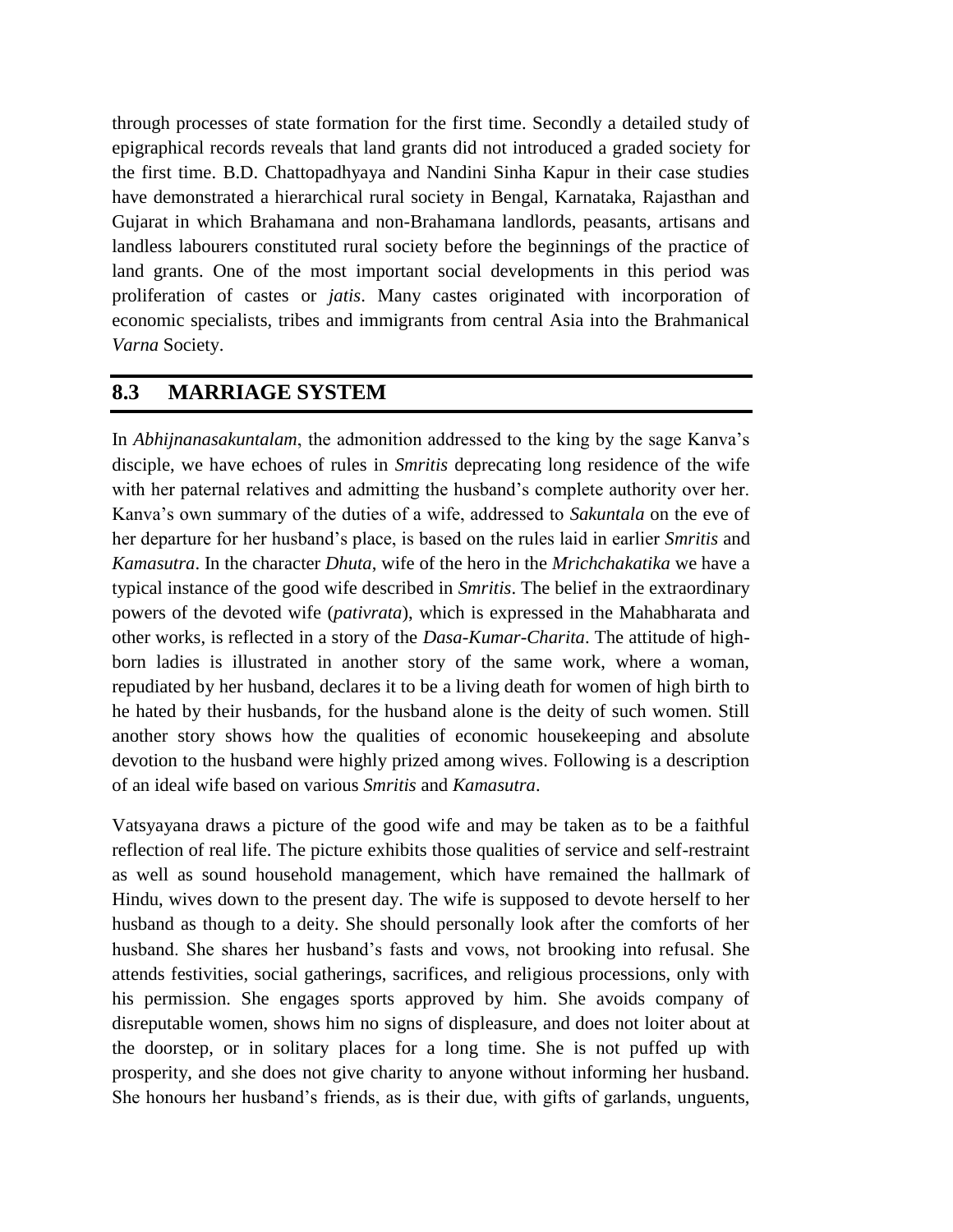………………………………………………………………………………………… ………………………………………………………………………………………… ………………………………………………………………………………………… ………………………………………………………………………………………… ………………………………………………………………………………………… ………………………………………………………………………………………… …………………………………………………………………………………………

4) Write in about ten lines the relation of Harsha with other powers.

………………………………………………………………………………………… ………………………………………………………………………………………… ………………………………………………………………………………………… ………………………………………………………………………………………… ………………………………………………………………………………………… ………………………………………………………………………………………… ………………………………………………………………………………………… ………………………………………………………………………………………… …………………………………………………………………………………………

### **10.5 LET US SUM UP**

In the post-Gupta period many kingdoms came into existence. These kingdoms were not as large as the Gupta kingdom. The political fortunes of the dynasties which ruled these kingdoms fluctuated with time. Some of the powerful kings like Harsha managed to bring almost the whole of northern India under their control, but their kingdoms were short-lived. However, simultaneously we find that in many regions new political powers emerged which lasted for many centuries *i.e.* Pallavas and Chalukyas. These regional powers consolidated themselves and played important roles in the history of subsequent periods.

#### **10.6 KEY WORDS**

**Feudatory**: a person who holds land under the conditions of the feudal system.

**Quinquennial**: lasting for or relating to a period of five years.

**Rock-cut**: the creation of structures, buildings, and sculptures by excavating solid **rock** where it naturally occurs.